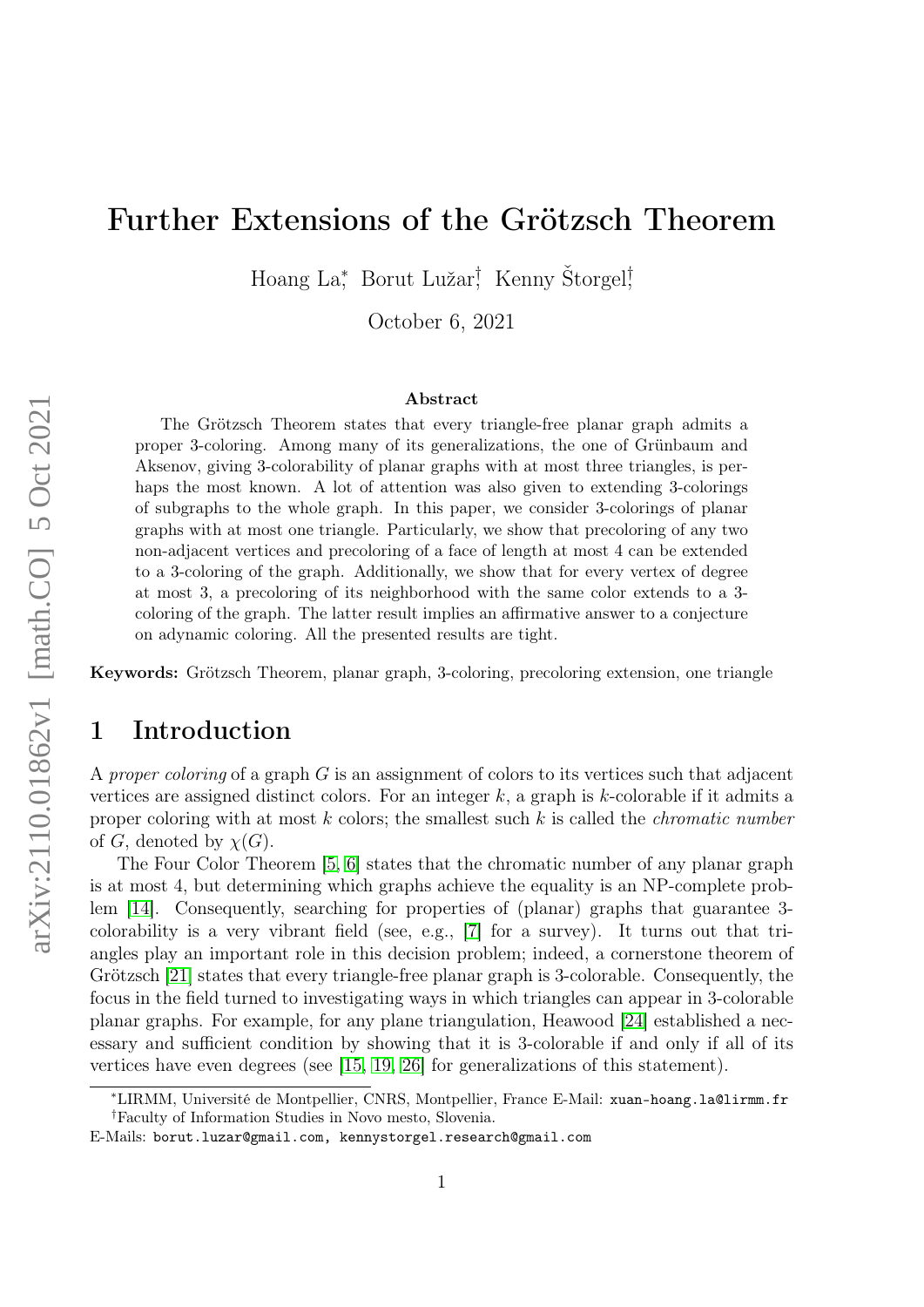We may also allow triangles in general planar graphs and still retain 3-colorability: Havel [\[23\]](#page-17-6) conjectured that a 3-colorable planar graph may contain arbitrarily many triangles as long as they are sufficiently far apart and Steinberg [\[29\]](#page-18-2) conjectured that every planar graph without cycles of length 4 and 5 is 3-colorable. While Havel's conjecture has been proved by Dvořák, Kráľ, and Thomas [\[18\]](#page-17-7), Steinberg's conjecture has been refuted by Cohen-Addad et al. [\[13\]](#page-17-8). Currently the best result of a similar flavor is due to Borodin et al. [\[9\]](#page-17-9), stating that every planar graph without cycles of length 5 and 7, and without adjacent triangles is 3-colorable. On the other hand, there are 3-colorable planar graphs that may have close triangles (even incident) and have no short cycles forbidden: as proved in [\[16\]](#page-17-10), every planar graph obtained as a subgraph of the medial graph of a bipartite plane graph is 3-colorable (in fact, 3-choosable).

Another direction of research is focused on planar graphs with small number of triangles. Grünbaum [\[22\]](#page-17-11) noticed that a planar graph may contain three triangles and still retain 3-colorability. His original proof was incorrect and a corrected version was published by Aksenov [\[1\]](#page-16-1).

<span id="page-1-1"></span>**Theorem 1.1** ([\[1\]](#page-16-1)). Every planar graph with at most three triangles is 3-colorable.

Shorter proofs of this result were given by Borodin [\[11\]](#page-17-12) and Borodin et al. [\[10\]](#page-17-13). The authors of the latter used the following result on 4-critical graphs due to Kostochka and Yancey [\[27\]](#page-18-3).

<span id="page-1-0"></span>**Theorem 1.2** ([\[27\]](#page-18-3)). If G is a 4-critical graph on n vertices, then

$$
|E(G)| \ge \frac{5n-2}{3}.
$$

Theorem [1.2](#page-1-0) is a restricted version of a more general theorem from [\[28\]](#page-18-4), which describes k-critical graphs and was used in [\[8\]](#page-17-14) to characterize all planar 4-critical graphs with exactly four triangles; we present these two results in Section [2.](#page-4-0)

Along with a short proof of Theorem [1.1,](#page-1-1) using Theorem [1.2,](#page-1-0) the authors of [\[10\]](#page-17-13) presented short proofs of several other extensions of the Grötzsch Theorem, which guarantee 3-colorability of graphs being close to triangle-free planar graphs. In particular, they extended a result from [\[25\]](#page-18-5) stating that a triangle-free planar graph with an additional vertex of degree 3 is also 3-colorable.

<span id="page-1-3"></span>**Theorem 1.3** ([\[10,](#page-17-13) [25\]](#page-18-5)). Let G be a triangle-free planar graph and let H be a graph such that  $G = H - v$  for some vertex v of degree 4 of H. Then H is 3-colorable.

They also gave a short proof of a precoloring extension result of Aksenov, Borodin, and Glebov [\[3\]](#page-16-2).

<span id="page-1-2"></span>**Theorem 1.4** ([\[3,](#page-16-2) [10\]](#page-17-13)). Let G be a triangle-free planar graph. Then each coloring of any two non-adjacent vertices can be extended to a 3-coloring of G.

Note that Theorem [1.4](#page-1-2) extends the result of Aksenov [\[2\]](#page-16-3) and Jensen and Thomassen [\[25\]](#page-18-5) that a graph obtained from a triangle-free planar graph by adding one edge is 3-colorable.

<span id="page-1-4"></span>From Theorems [1.3](#page-1-3) and [1.4](#page-1-2) one can derive another precoloring extension result.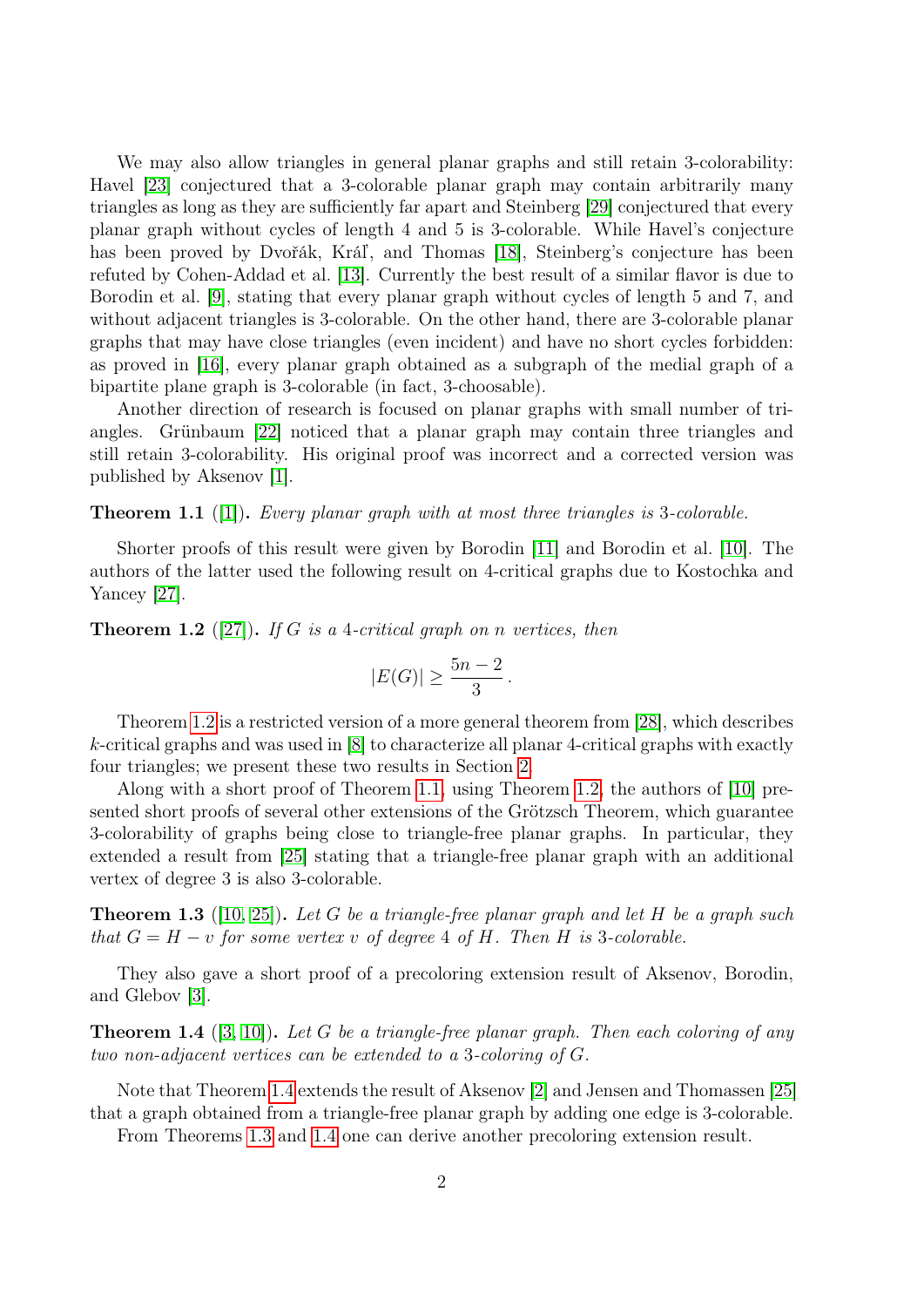**Theorem 1.5** ([\[10\]](#page-17-13)). Let G be a triangle-free planar graph and let f be a face of G of length at most 5. Then each 3-coloring of f can be extended to a 3-coloring of G.

On the other hand, if the face f has length k with  $k \geq 6$ , then not every precoloring of its vertices can be extended to a 3-coloring of G. The cases when  $k = 6, 7, 8, 9$  were completely characterized in [\[20\]](#page-17-15), [\[4\]](#page-16-4), [\[17\]](#page-17-16), and [\[12\]](#page-17-17), respectively. Moreover, precoloring faces in planar graph of girth at least 5 have also been studied (see, e.g., [\[12\]](#page-17-17) for more details).

In this paper, we introduce new results about 3-colorability of planar graphs with small number of triangles and some precolored vertices. First, we extend Theorem [1.4](#page-1-2) to planar graphs with at most one triangle.

<span id="page-2-1"></span>Theorem 1.6. Let G be a planar graph with at most one triangle. Then each coloring of any two non-adjacent vertices can be extended to a 3-coloring of G.

<span id="page-2-0"></span>The result is tight in terms of the number of precolored vertices and in terms of the number of triangles; for example, the precolorings of graphs depicted in Figure [1](#page-2-0) cannot be extended to a 3-coloring of the whole graph.



Figure 1: Not every precoloring of three vertices can be extended to a 3-coloring of a planar graph with at most one triangle (example (a)), nor can be every precoloring of two vertices in a planar graph with two triangles (example (b)).

As a corollary of Theorem [1.6,](#page-2-1) we obtain a theorem similar to Theorem [1.3](#page-1-3) for planar graphs with at most one triangle.

**Theorem 1.7.** Let G be a planar graph with at most one triangle and let H be a graph such that  $G = H - v$  for some vertex v of degree at most 3 in H, which is adjacent with at most two vertices of the triangle in G if it exists. Then H is 3-colorable.

*Proof.* Let  $N(v) = \{v_1, v_2, v_3\}$ . Without loss of generality, we may assume that  $v_1$  and  $v_2$ are not adjacent. Then, by Theorem [1.6,](#page-2-1) we can color  $v_1$  and  $v_2$  with the same color and so the three vertices in  $N(v)$  will be colored with at most two colors, which means there is an available color for coloring  $v$ .  $\Box$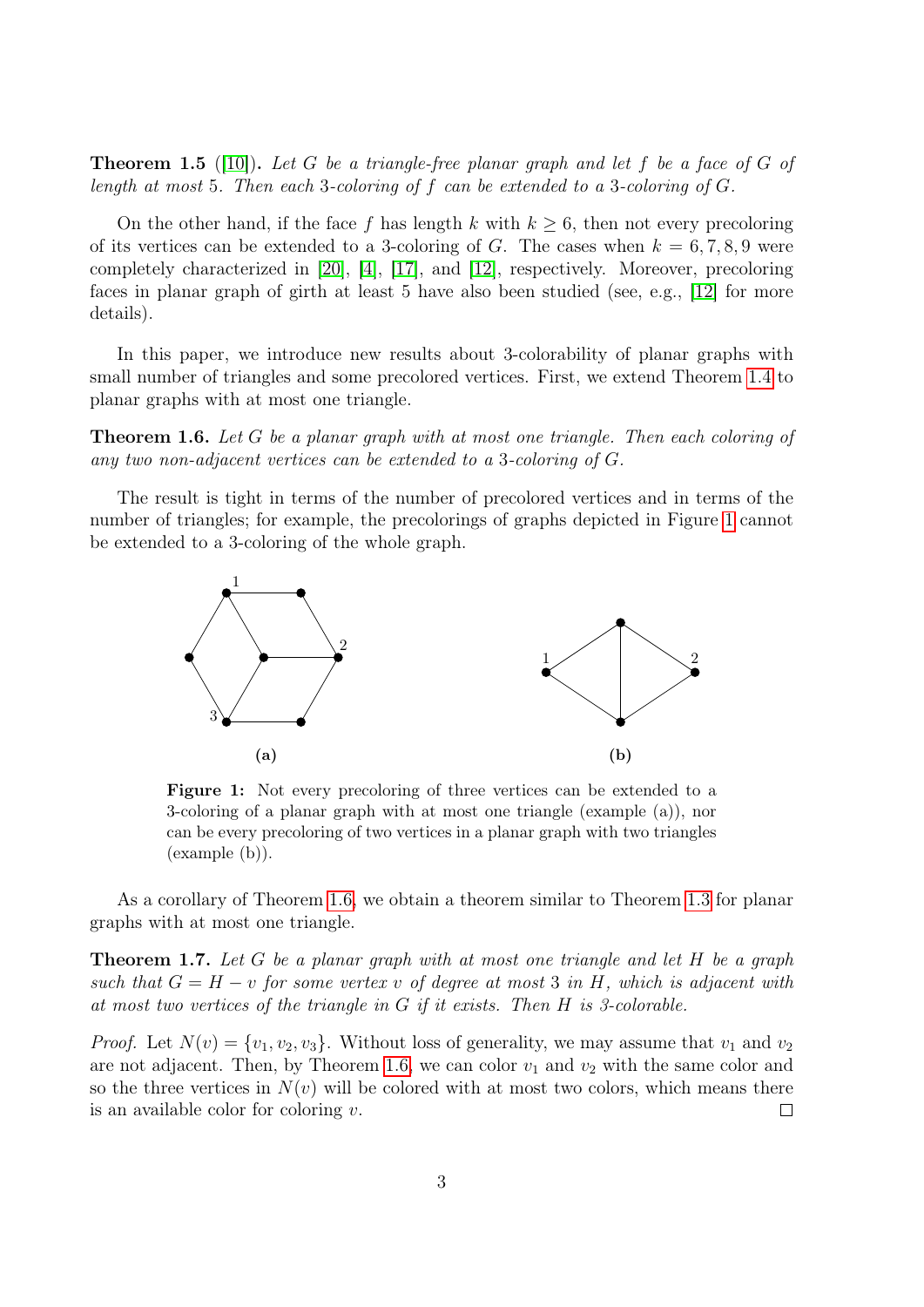Again, the result is tight in terms of the number of precolored vertices and in terms of the number of triangles (see Figure [2](#page-3-0) for examples), as well as in terms of the number of neighbors of  $v$  on the triangle. Clearly, connecting  $v$  with all three vertices of the triangle would result in a subgraph isomorphic to  $K_4$ .

<span id="page-3-0"></span>

Figure 2: Not every graph obtained from a planar graph with at most one triangle by adding a 4-vertex is 3-colorable (example (a)), nor is a graph obtained from a planar graph with two triangles by adding a 3-vertex (example (b)). The added vertex is depicted with an empty disk in both cases.

Extending precolorings of small faces in planar graphs with one triangle is more restricted. We prove an analogue of Theorem [1.5](#page-1-4) for faces of length at most 4.

<span id="page-3-3"></span>**Theorem 1.8.** Let G be a planar graph with at most one triangle and let f be a face of G of length at most 4. Then each 3-coloring of f can be extended to a 3-coloring of G.

<span id="page-3-1"></span>On the other hand, a precoloring of a 5-face in a planar graph with one triangle cannot always be extended to a 3-coloring of the whole graph; see example in Figure [3.](#page-3-1)



Figure 3: Precoloring of the outer 5-face which cannot be extended to a 3-coloring of the graph.

<span id="page-3-2"></span>The result about extending a precoloring of an 8-cycle from [\[17\]](#page-17-16) (as remarked in [\[12\]](#page-17-17)) implies the following.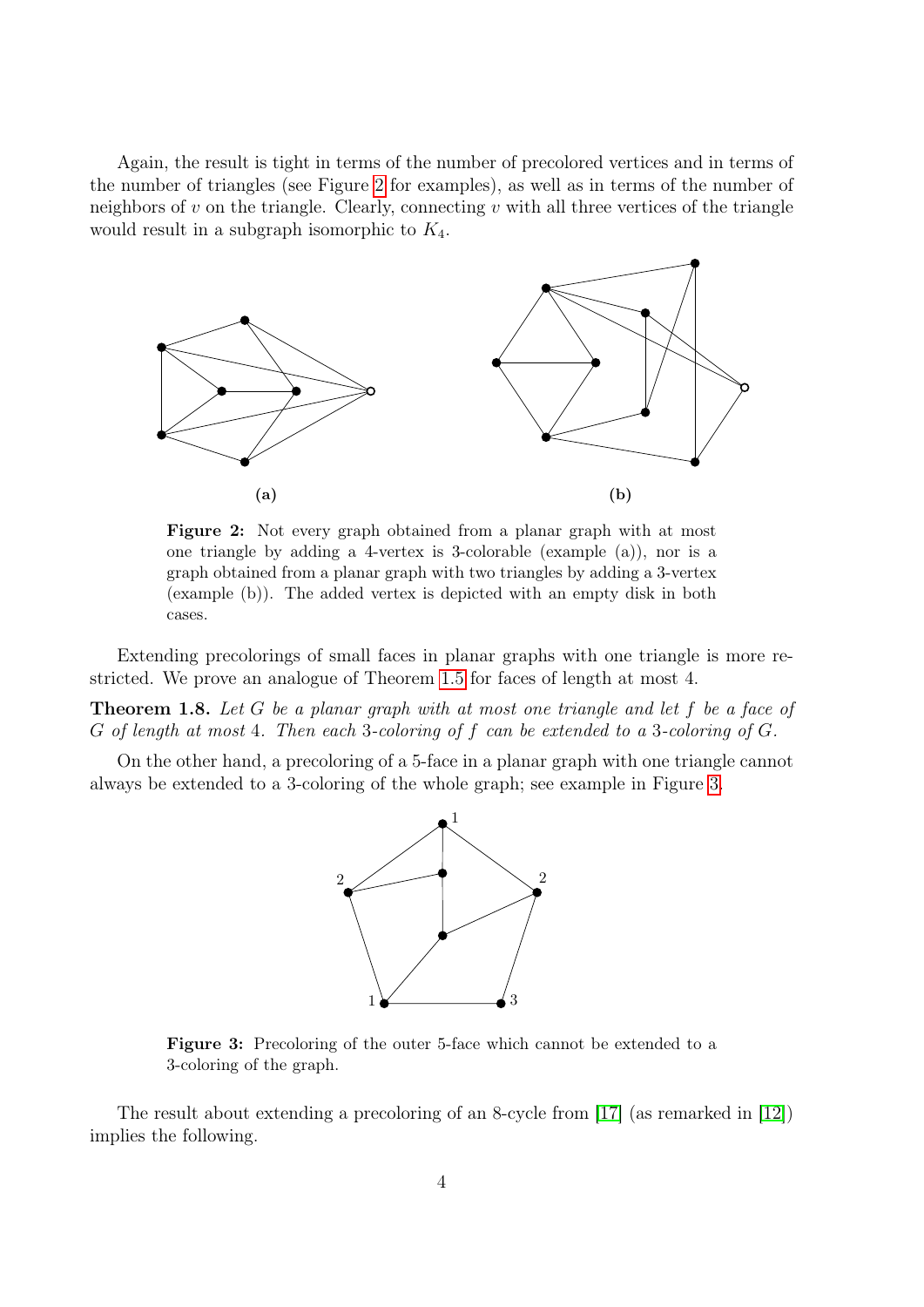**Theorem 1.9** ([\[17\]](#page-17-16)). Let G be a triangle-free planar graph and let v be a vertex of degree at most 4 in G. Then there exists a 3-coloring of G where all neighbors of v are colored with the same color.

A similar result to Theorem [1.9](#page-3-2) about coloring three neighbors of a vertex of an arbitrary degree can be obtained as a corollary of Theorem [1.3.](#page-1-3)

Corollary 1.10. Let G be a triangle-free planar graph and let  $v_1$ ,  $v_2$ , and  $v_3$  be distinct vertices with a common neighbor v. Then there exists a 3-coloring of G where  $v_1, v_2,$  and  $v_3$  are colored with the same color.

*Proof.* By Theorem [1.3,](#page-1-3) the graph obtained from G by adding a 4-vertex x adjacent to  $v, v_1, v_2$ , and  $v_3$  is 3-colorable. In its coloring, the vertices  $v_1, v_2$ , and  $v_3$  are colored with the same color, since they must all be colored differently from  $v$  and  $x$ , which receive two distinct colors.  $\Box$ 

<span id="page-4-1"></span>We prove a somewhat weaker result for the case of planar graphs with one triangle. Let  $K_4'$  be the graph obtained from  $K_4$  by subdividing once the three edges incident with a vertex v (see Figure [4\)](#page-4-1). We call a graph  $K'_{4}$ -free if it does not contain  $K'_{4}$  as a subgraph in such a way that the vertex v of  $K_4$  has degree 3 also in G. It is easy to see that the vertices in the neighborhood of v cannot be colored with a same color.



**Figure 4:** A planar graph with at most one triangle with a vertex  $v$  of degree 3 having an independent neighborhood  $N(v)$  for which there is no 3-coloring such that all vertices in  $N(v)$  receive the same color.

<span id="page-4-2"></span>**Theorem 1.11.** Let G be a  $K_4'$ -free planar graph with at most one triangle. Then, for every vertex of degree at most 3 with an independent neighborhood, a precoloring of its neighbors with the same color can be extended to a 3-coloring of G.

Theorem [1.11](#page-4-2) is tight in terms of the degree of a vertex and in terms of the number of triangles (see examples in Figure [5\)](#page-5-0).

## <span id="page-4-0"></span>2 Preliminaries

In this section we present the terminology and the auxiliary results that we are using in the proofs of our theorems.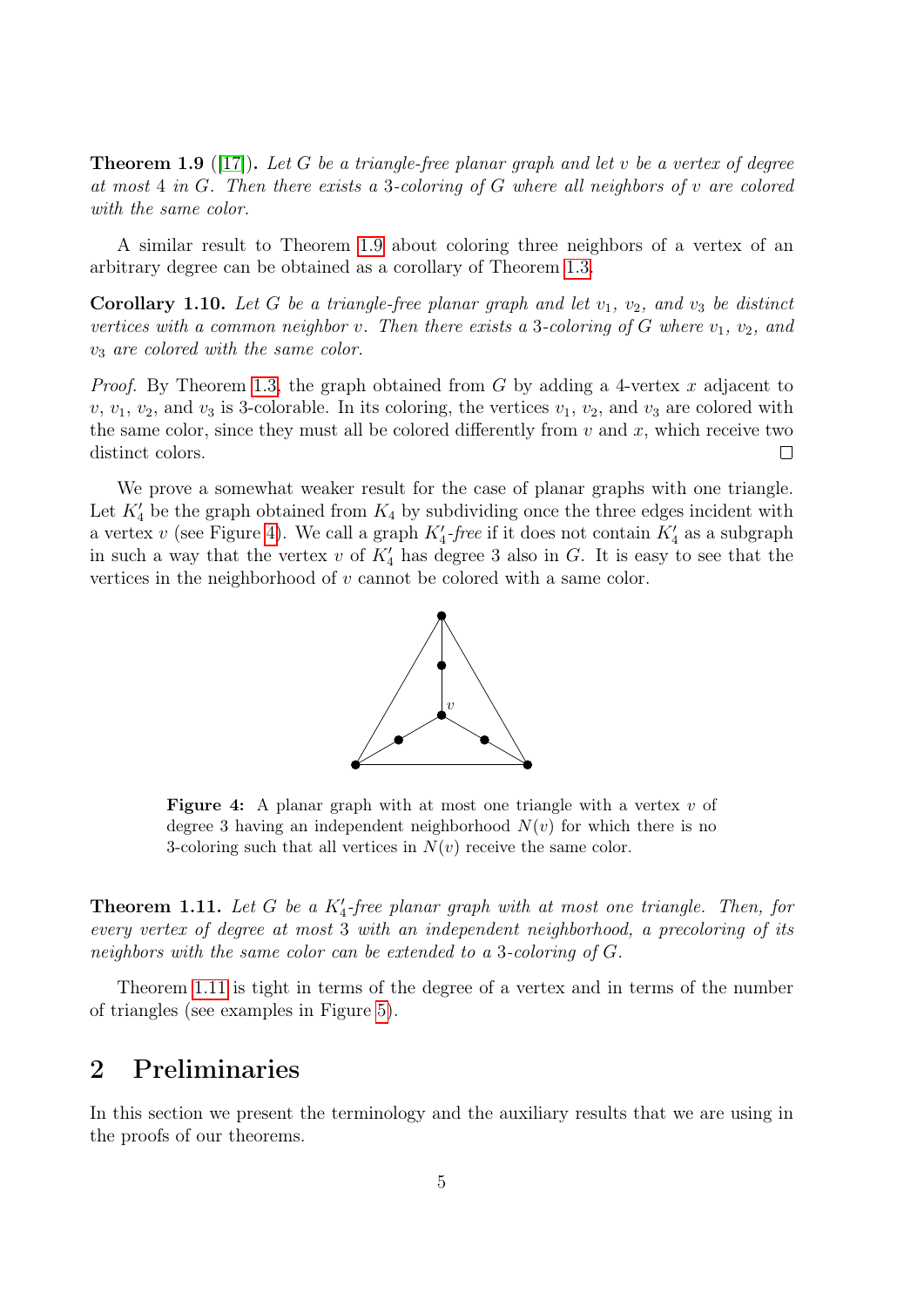<span id="page-5-0"></span>

**Figure 5:** Precoloring of the neighborhood of a 4-vertex v in a  $K_4'$ -free planar graph G with one triangle cannot always be extended to a 3-coloring of  $G$  (example (a)). Similarly, precoloring of the neighborhood of a 2-vertex  $v$  in a planar graph  $G$  with two triangles cannot always be extended to a 3-coloring of  $G$  (example  $(b)$ ).

Note that we only consider simple graphs, i.e., loopless graphs without parallel edges; thus, whenever we perform identification of vertices in our proofs, we discard eventual parallel edges.

For a graph G, we denote the number of its vertices and edges by  $n<sub>G</sub>$  and  $m<sub>G</sub>$ , respectively. If G is a plane graph, i.e., a planar graph embedded in the plane, we denote the set of its faces by  $F(G)$  and their number by  $f<sub>G</sub>$ ; in particular, the number of faces of length k is denoted by  $f_{k,G}$  or simply  $f_k$  if G is evident from the context. The length of a face  $\alpha$ is denoted by  $\ell(\alpha)$ . A vertex of degree k (resp., at least k) is called a k-vertex (resp., a  $k^+$ -vertex), and similarly, a face of length k is called a  $k$ -face.

We denote the graph obtained from a graph G by deleting a vertex  $v$  (resp., an edge  $e$ ) by  $G - v$  (resp.,  $G - e$ ). A graph is k-critical, if  $\chi(G) = k$  and for any  $x \in V(G) \cup E(G)$ ,  $\chi(G-x) < k$ . A subgraph of G induced by a set of vertices U is denoted by G[U].

For a given cycle C in a plane embedding of a graph  $G$ , we define  $\text{int}(C)$  to be the graph induced by the vertices lying strictly in the interior of C. Similarly,  $ext(C)$  is the graph induced by the vertices lying strictly in the exterior of  $C$ . A separating cycle is a cycle C such that  $\text{int}(C) \neq \emptyset$  and  $\text{ext}(C) \neq \emptyset$ .

The following lemma is a crucial tool in the proofs, where we use minimality of counterexamples; see, e.g., [\[10\]](#page-17-13) for its proof.

<span id="page-5-1"></span>**Lemma 2.1** (Lemma 10, Borodin). Let G be a plane graph and  $F = v_1v_2v_3v_4$  be a 4-face in G such that  $v_1v_3$ ,  $v_2v_4 \notin E(G)$ . Let  $G_i$  be obtained from G by identifying  $v_i$  and  $v_{i+2}$ where  $i \in \{1,2\}$ . If the number of triangles increases in both  $G_1$  and  $G_2$ , then there exists a triangle  $v_i v_{i+1} z$  for some  $z \in V(G)$  and  $i \in \{1, 2, 3, 4\}$ . Moreover, G contains vertices x and y not in F such that  $v_{i+1}z x v_{i+3}$  and  $v_i z y v_{i+2}$  are paths in G (indices are modulo 4).

<span id="page-5-2"></span>In the case of planar graphs with one triangle, we can use the following simpler statement of Lemma [2.1.](#page-5-1)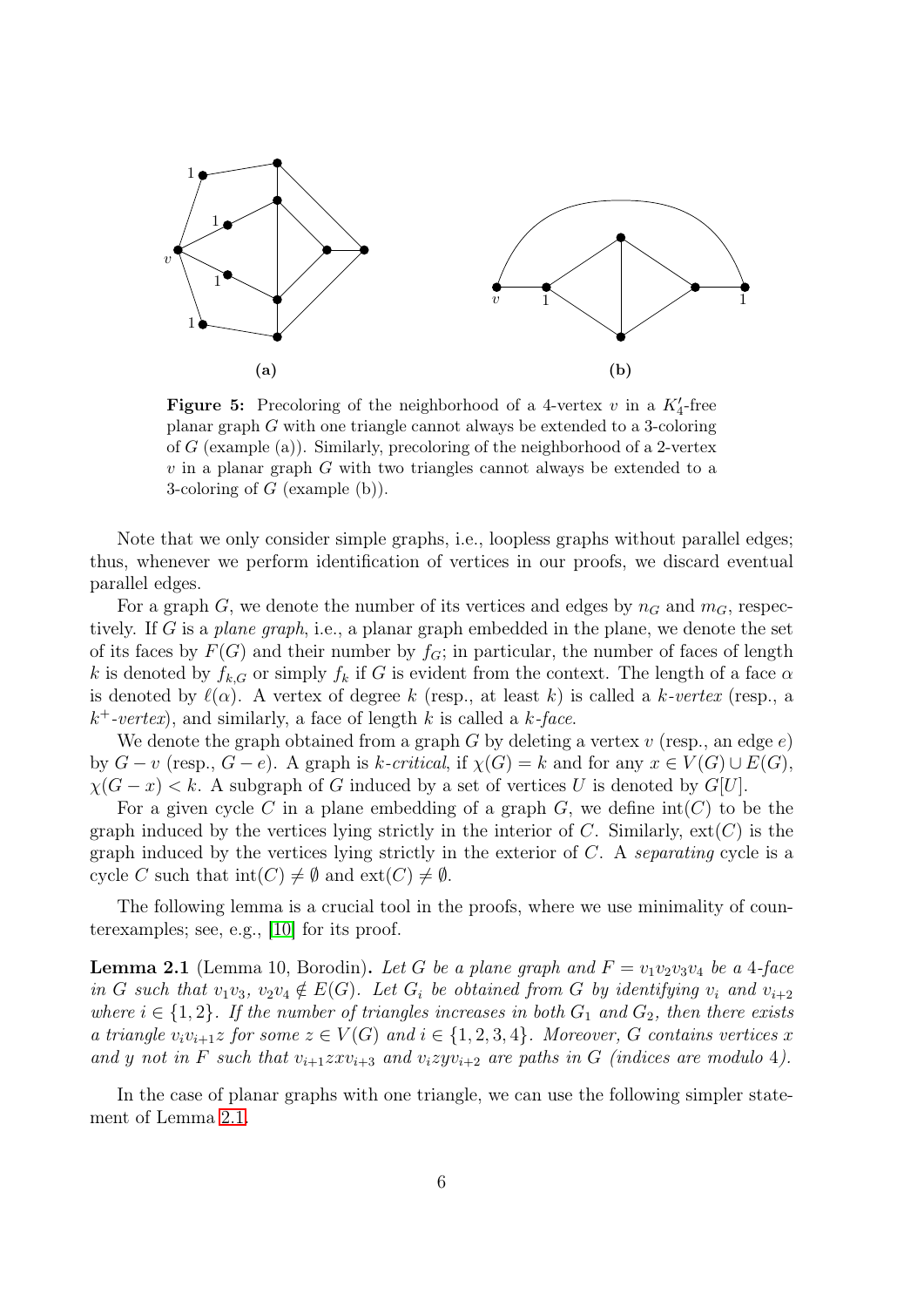

Figure 6: The configuration in Lemma [2.1](#page-5-1) in the case of a graph with one triangle.

**Corollary 2.2.** Let G be a plane graph with at most one triangle and let  $\alpha$  be any 4-face of G. Then, at least one of the following holds:

- (a)  $\alpha$  is adjacent to a triangle, or
- (b) for at least one pair of opposite vertices of  $\alpha$ , we can identify them without creating any new triangles.

Theorem [1.1](#page-1-1) settles 3-colorability of planar graphs with at most three triangles. The smallest example of a planar graph with four triangles that is not 3-colorable is the complete graph  $K_4$ . Plane 4-critical graphs with exactly four triangles have been completely characterized by Borodin et al. [\[8\]](#page-17-14). In their proofs, they used the following result of Kostochka and Yancey [\[28\]](#page-18-4), which is a stronger version of Theorem [1.2.](#page-1-0)

<span id="page-6-1"></span>**Theorem 2.3** ([\[28\]](#page-18-4)). If G is a 4-critical graph, then

$$
m_G \geq \frac{5n_G-2}{3}
$$

.

Moreover, the equality is achieved if and only if  $G$  is a 4-Ore graph.

Here, a graph is  $k$ -Ore if it is obtained from a set of copies of  $K_k$  by a sequence of DHGO-compositions, where a DHGO-composition  $O(G_1, G_2)$  of graphs  $G_1$  and  $G_2$  is the graph obtained through the sequence of the following steps: delete some edge  $xy$  from  $G_1$ , split a vertex z of  $G_2$  into non-isolated vertices  $z_1$  and  $z_2$ , and identify x with  $z_1$  and y with  $z_2$ .

By a  $Pl_{4,4f}$ -graph we denote a planar graph with exactly four triangles and no 4-faces. A correlation between 4-Ore graphs and  $Pl_{4,4f}$ -graphs was given in [\[8\]](#page-17-14).

<span id="page-6-2"></span>Theorem 2.4 ([\[8\]](#page-17-14)). Every 4-Ore graph has at least four triangles. Moreover, a 4-Ore graph has exactly four triangles if and only if it is a  $Pl_{4,4f}$ -graph.

## 3 Proofs of Theorems [1.6,](#page-2-1) [1.8,](#page-3-3) and [1.11](#page-4-2)

<span id="page-6-0"></span>We prove Theorem [1.6](#page-2-1) in two steps. First, we consider the case when the two precolored vertices receive distinct colors, which is equivalent to the statement of Theorem [3.1.](#page-6-0)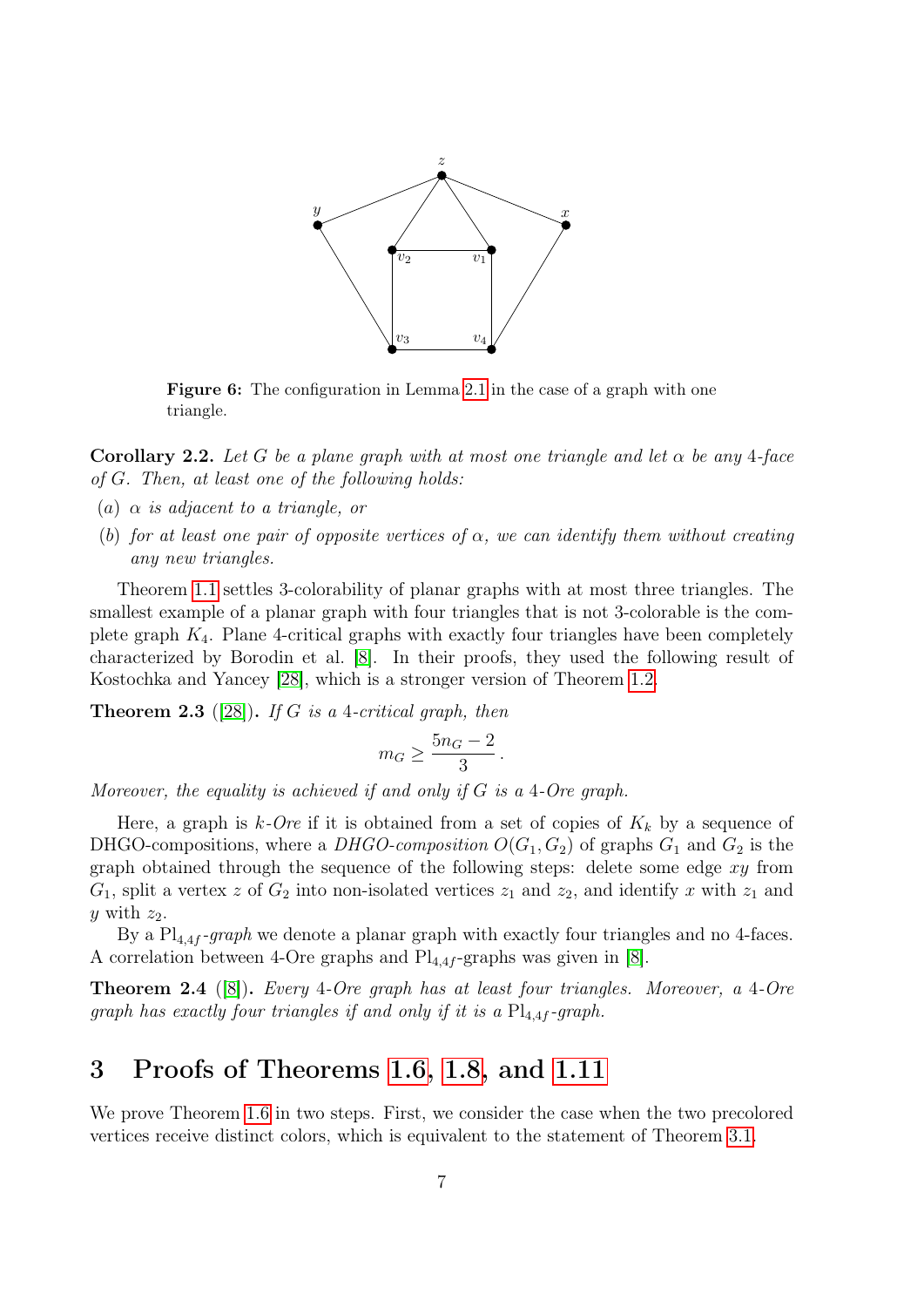**Theorem 3.1.** Let  $G$  be a planar graph with at most one triangle and let  $H$  be a graph such that  $G = H - e$  for some edge e of H. Then H is 3-colorable.

*Proof.* We prove the theorem by contradiction. Suppose that  $H$  is a counterexample minimizing the number of vertices plus the number of edges and let  $G$  be a plane graph with at most one triangle such that  $G = H - e$  for some edge e of H. Note that since G is planar and contains at most one triangle, it is 3-colorable by Theorem [1.1.](#page-1-1) By Theorem [1.4,](#page-1-2) we may assume that  $G$  contains exactly one triangle  $T$ . Moreover, by the minimality,  $H$  is 4-critical.

We consider five cases regarding 4-faces in G.

**Case 1:** G has at most two 4-faces. By the Handshaking Lemma, we have

$$
2m_G = \sum_{\alpha \in F(G)} \ell(\alpha) \ge 3 + 4 \cdot f_{4,G} + 5 \cdot (f_G - (1 + f_{4,G})) = 5f_G - 2 - f_{4,G}
$$

(in the calculation, we assume that  $T$  is a face, otherwise the lower bound on the number of edges would be even higher). Then,  $5f_G \leq 2m_G + 4$  and by applying the Euler's Formula and observing that  $n_H = n_G$  and  $m_H = m_G + 1$ , we infer that

$$
10 = 5n_G - 5m_G + 5f_G \le 5n_G - 3m_G + 4 = 5n_H - 3(m_H - 1) + 4.
$$

Thus,

$$
m_H \leq \frac{5n_H-3}{3},
$$

a contradiction to Theorem [1.2.](#page-1-0)

**Case 2:** G has a 4-face  $\alpha = v_1v_2v_3v_4$  such that at most one vertex of  $\alpha$  is incident with T and at most one vertex of e is incident with  $\alpha$ . Let  $G_i$  be the graph obtained from G by identifying  $v_i$  and  $v_{i+2}$ , where  $i \in \{1,2\}$ . By the assumption and Corollary [2.2,](#page-5-2) we may assume, without loss of generality, that  $G_1$  contains  $T$  as the unique triangle. Note that the graph  $H_1$  obtained from H by identifying  $v_1$  and  $v_3$  contains e and is thus 3-colorable by the minimality. Thus, we can extend the coloring of  $H_1$  to the coloring of H in which  $v_1$  and  $v_3$  receive the same color, a contradiction.

**Case 3:** G has a 4-face  $\alpha = v_1v_2v_3v_4$  such that at most one vertex of  $\alpha$  is incident with T and both vertices of e are incident with  $\alpha$ . We may assume, without loss of generality, that  $e = v_1v_3$ . Let  $G_2$  be the graph obtained from G by identifying  $v_2$  and  $v_4$ . Note that if the number of triangles does not increase in  $G_2$ , then we can continue as in Case 2.

Therefore, by Lemma [2.1,](#page-5-1) there exist vertices  $x, z \in V(G)$  such that  $xv_4, xz, zv_2 \in$  $E(G)$ . Consequently, no 4-face of G, other than  $\alpha$ , can contain both vertices  $v_1$  and  $v_3$ due to planarity.

Due to Cases 1 and 2, and the fact that  $\alpha$  contains both vertices of e, there exists a 4-face  $\alpha' = v_1'v_2'v_3'v_4'$  such that  $\alpha'$  contains two vertices of T, say  $v_1'$  and  $v_2'$  (note that the two vertices incident with T are not opposite in  $\alpha'$ , otherwise there would be another triangle in  $G$ ), with  $z'$  being the third vertex of T. Let  $G'_{i}$  be the graph obtained from  $G$ by identifying  $v'_i$  and  $v'_{i+2}$ , where  $i \in \{1,2\}$ . Again, if the number of triangles does not increase in  $G'_1$  or  $G'_2$ , then we can color H with 3-colors.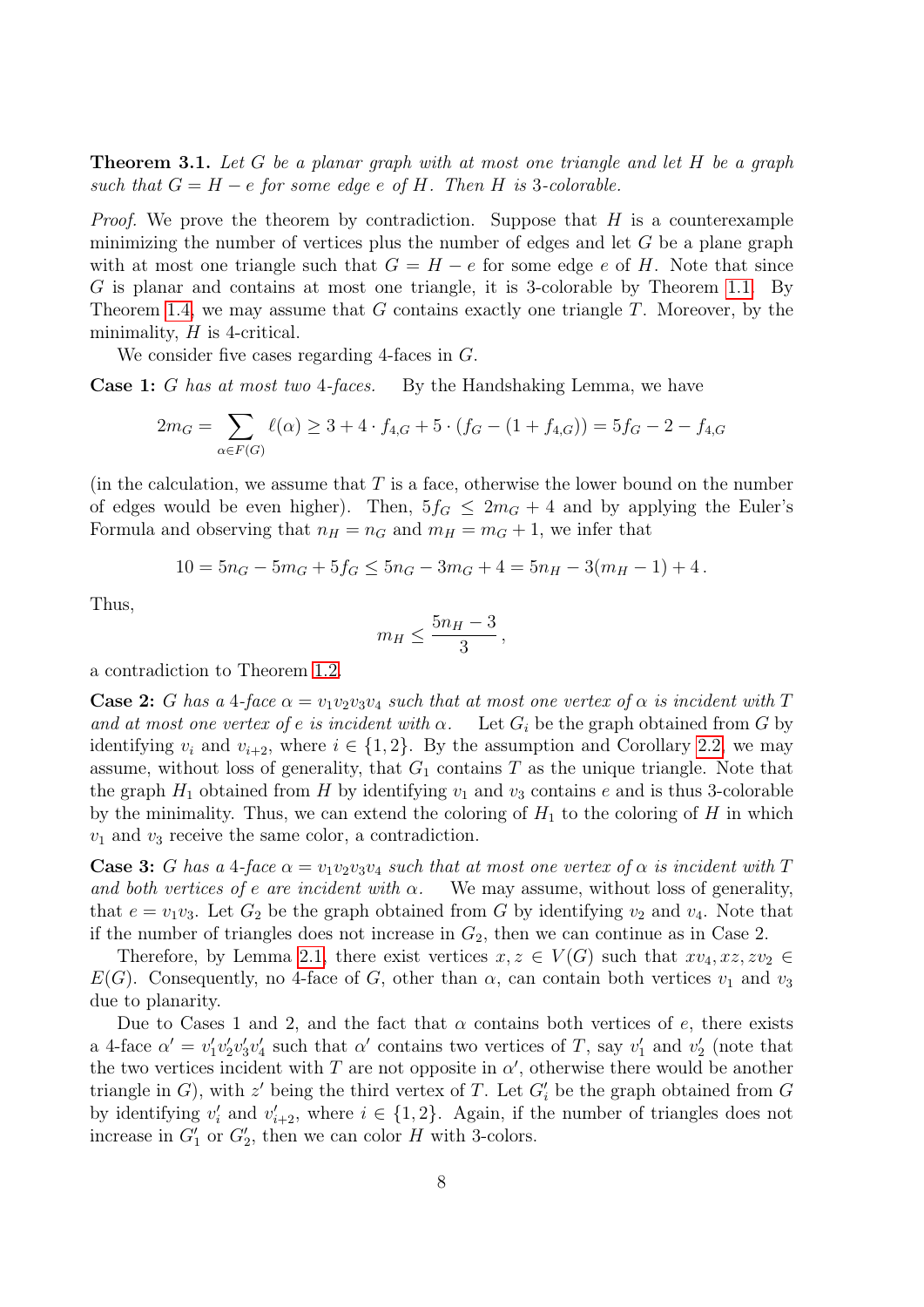It follows that there exist vertices  $x', y' \in V(G)$  such that  $x'z', x'v'_4, y'z'$ , and  $y'v'_3 \in$  $E(G)$ . Suppose that at least one of  $C_1 = z'v'_2v'_3y'$  or  $C_2 = z'v'_1v'_4x'$  is a 4-face, say  $C_1$ . By our observation above,  $C_1$  does not contain both vertices of e. Let  $G'$  be the graph obtained from G by identifying  $v_2'$  and  $y'$ . Note that the number of triangles in G' does not increase. Let  $H'$  be the graph obtained from  $G'$  by adding the edge e. By the minimality, we can color  $H'$  with 3 colors and extend the coloring to a coloring of  $H$ , in which  $y'$  and  $v_2'$  receive the same color, a contradiction.

Thus, we may assume that both  $C_1$  and  $C_2$  are separating 4-cycles. Note that if the vertices of  $\alpha$  (and thus also the endvertices of e) belong to the vertex set  $V_1 =$  $V(\text{ext}(C_1)) \cup V(C_1)$ , then  $H[V_1]$  contains both T and e. Therefore, we can color  $H[V_1]$ by the minimality and extend the coloring of  $C_1$  to a coloring of  $H[V(\text{int}(C_1)) \cup V(C_1)]$ by Theorem [1.5.](#page-1-4) We use an analogous argument for  $C_2$  in the case when the vertices of  $\alpha$  belong to the graph induced by the vertex set  $V(\text{int}(C_1)) \cup V(C_1)$ , which implies that the vertices of  $\alpha$  belong to the vertex set  $V(\text{ext}(C_2)) \cup V(C_2)$ . Thus, H is 3-colorable, a contradiction.

**Case 4:** G has a 4-face  $\alpha = v_1v_2v_3v_4$  such that exactly two of its vertices, say  $v_1$  and  $v_2$ , are incident with T, and at most one vertex of the edge e is incident with  $\alpha$ . Let z be the third vertex of  $T$ . Using similar arguments as in the previous cases, we infer that there exist vertices  $x, y \in V(G)$  such that  $xz, xv_4, yz$ , and  $yv_3 \in E(G)$ .

Suppose that  $C_1 = zv_2v_3y$  is a 4-face. If  $e \neq v_2y$ , then consider the graph G' obtained from G by identifying  $v_2$  and y. Note that the number of triangles in G' does not increase. Let  $H'$  be the graph obtained from  $G'$  by adding the edge e. By the minimality, we can color H' with 3-colors and extend the coloring to a coloring of H, in which y and  $v_2$  receive the same color, a contradiction. Therefore,  $e = v_2y$ . But then, either  $C_2 = zv_1v_4x$  is a 4-face, in which case we can apply the same procedure on  $v_1$  and x as we did on  $v_2$  and y, or  $C_2$  is a separating 4-cycle. However, since both  $V(T)$  and  $V(e)$  belong to the vertex set  $V_1 = V(\text{ext}(C_2)) \cup V(C_2)$ , we can complete the coloring in a similar manner as in the last paragraph of Case 3, a contradiction.

Thus, by symmetry, both  $C_1$  and  $C_2$  are separating 4-cycles. Moreover, each of  $C_1$  and  $C_2$  contains exactly one vertex of e in its interior. Furthermore, T is a 3-face, otherwise we can color  $H[V(\text{ext}(T)) \cup V(T)]$  by the minimality, and then extend the coloring to the interior of  $T$  by Theorem [1.5.](#page-1-4) Additionally, due to Case 1, there exists a 4-face  $\alpha' = v'_1v'_2v'_3v'_4$  in G, distinct from  $\alpha$ . If identifying either  $v'_1$  and  $v'_3$ , or  $v'_2$  and  $v'_4$  results in a graph with one triangle, namely  $T$ , then by the minimality, it is 3-colorable and the coloring can be extended to  $H$ . Therefore, by the fact that  $G$  has only one triangle and Lemma [2.1,](#page-5-1) two vertices of  $\alpha'$  are incident with T, say  $v'_1 = v_1$  and  $v'_2 = z$  (meaning that at least one of  $v'_3$  and  $v'_4$  is in  $V(\text{int}(C_2))$ , see Figure [7\)](#page-9-0) and there are vertices  $x'$  and  $y'$  in G such that  $x'v'_4$ ,  $x'v_2$ ,  $y'v'_3$ , and  $y'v_2 \in E(G)$ . This is not possible due to the planarity of G, a contradiction.

**Case 5:** G has at least three 4-faces and each of them is incident with two vertices of  $T$ and both vertices of e. Let  $\alpha = v_1v_2v_3v_4$  be such a face and let  $T = v_1v_2z$ . Without loss of generality, we may assume that  $e = v_1v_3$ . Let  $G_2$  be the graph obtained from G by identifying  $v_2$  and  $v_4$ . If the number of triangles does not increase in  $G_2$ , then we are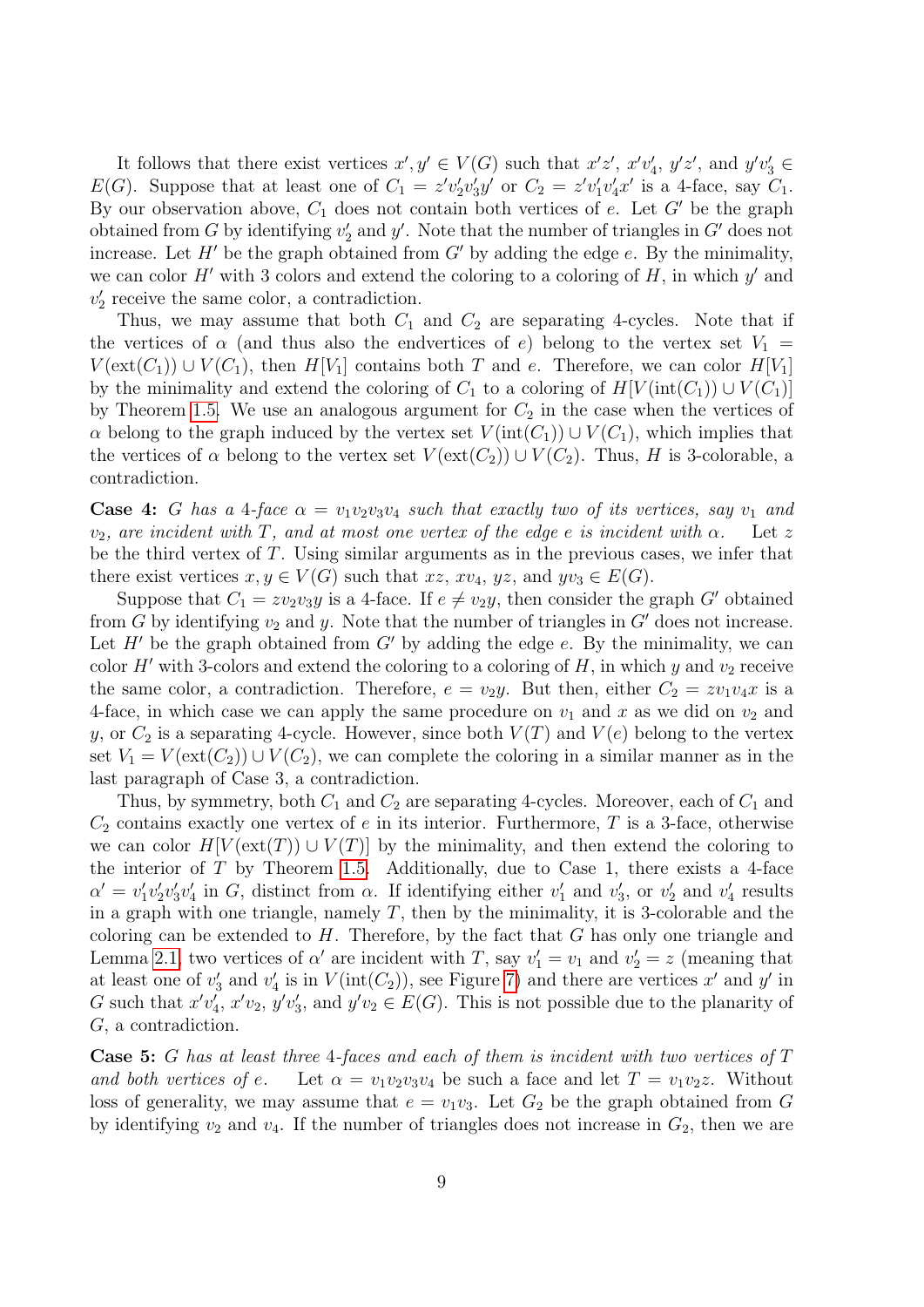<span id="page-9-0"></span>

Figure 7: The 4-faces  $\alpha$  and  $\alpha'$  in the last part of Case 4.

done. Thus, by Lemma [2.1,](#page-5-1) there exists a vertex  $x \in V(G)$  such that  $xz, xv_4 \in E(G)$ . Note that by the assumptions,  $C = zv_1v_4x$  is not a 4-face, since it is incident to exactly one vertex of  $e$ . Therefore,  $C$  is a separating 4-cycle. But then, the vertices of both  $T$  and e are contained in the vertex set  $V_1 = V(\text{ext}(C)) \cup V(C)$ . Let  $V_2 = V(\text{int}(C)) \cup V(C)$ . By the minimality, we can color  $G[V_1]$  and extend the coloring of C to the coloring of  $G[V_2]$ by Theorem [1.5,](#page-1-4) a contradiction.

Since no 4-face can be incident with all three vertices of T, the proof is completed.  $\Box$ 

In the second step of proving Theorem [1.6,](#page-2-1) we show that any two non-adjacent vertices in a planar graph with one triangle can be colored with the same color.

<span id="page-9-1"></span>Theorem 3.2. Let G be a planar graph with at most one triangle. Then each coloring of any two non-adjacent vertices with the same color can be extended to a 3-coloring of G.

*Proof.* We prove the theorem by contradiction. Suppose that a counterexample  $G$  is a plane graph with the minimum number of vertices. By Theorem [1.4,](#page-1-2) we may also assume that G contains exactly one triangle T. Let  $u$  and  $v$  be two non-adjacent vertices of  $G$ .

Let H be the graph obtained from G by identifying the vertices u and v. Clearly,  $n_G = n_H + 1$  and  $m_G = m_H$ . By the minimality, H is 4-critical. To reach a contradiction, we only need to prove that  $H$  is 3-colorable, which implies that there exists a 3-coloring of  $G$  in which  $u$  and  $v$  receive the same color.

We consider three cases regarding 4-faces in G.

Case 1: G has no 4-faces. By the Handshaking Lemma, we have

$$
2m_G = \sum_{\alpha \in F(G)} \ell(\alpha) \ge 3 + 5 \cdot (f_G - 1) = 5f_G - 2.
$$

Then,  $5f_G \leq 2m_G + 2$  and by applying the Euler's Formula, we infer that

$$
10 = 5nG - 5mG + 5fG \le 5nG - 3mG + 2 = 5nH + 5 - 3mH + 2.
$$

Thus,

$$
m_H \leq \frac{5n_H-3}{3},
$$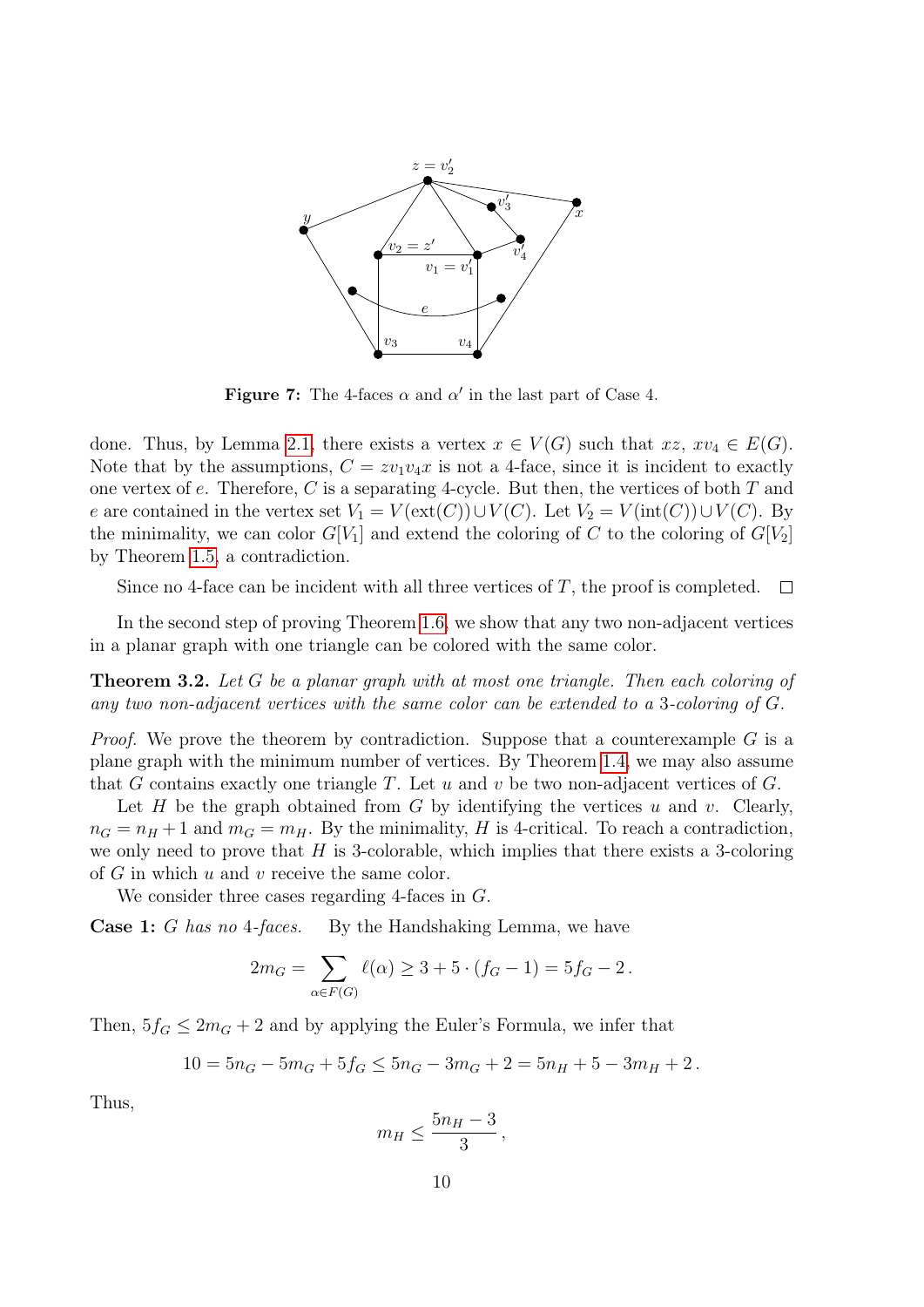a contradiction to Theorem [1.2.](#page-1-0)

Case 2: G has exactly one 4-face. Similarly as in Case 1, we can compute that  $5f<sub>G</sub> \leq 2m<sub>G</sub> + 3$  and by applying Euler's Formula, we infer that

$$
m_H \le \frac{5n_H - 2}{3}
$$

.

In the case when  $m_H < \frac{5n_H-2}{3}$  $\frac{H^{-2}}{3}$ , we obtain a contradiction to Theorem [1.2,](#page-1-0) and therefore, *H* has exactly  $\frac{5n_H-2}{3}$  edges.

Let  $\alpha = v_1v_2v_3v_4$  be the 4-face in G and let  $G_i$  be the graph obtained from G by identifying  $v_i$  and  $v_{i+2}$ , where  $i \in \{1,2\}$ .

Suppose first that the number of triangles does not increase in  $G_1$  or  $G_2$ , say  $G_1$ . In the case  $\{u, v\} \neq \{v_1, v_3\}$ , we identify  $v_1$  and  $v_3$  in H to obtain the graph  $H_1$ . By the minimality, we can color  $H_1$  with 3 colors and extend the coloring to a coloring of  $H$ , and therefore also to G, a contradiction. Hence, we may assume that  $\{u, v\} = \{v_1, v_3\}$ . In this case,  $H$  is a planar graph with exactly one triangle. Thus, by Theorem [1.1,](#page-1-1) there exists a 3-coloring of  $H$ , and therefore also of  $G$ , a contradiction.

We may thus assume that the number of triangles increases in both  $G_1$  and  $G_2$ . By Lemma [2.1,](#page-5-1) without loss of generality, we may assume that there exist vertices  $x, y, z \in$  $V(G)$  such that  $zv_1, zv_2, xz, xv_4, yz$ , and  $yv_3 \in E(G)$ , where  $zv_1v_2$  is T. Since G contains exactly one 4-face, it follows that both  $C_1 = zv_1v_4x$  and  $C_2 = zv_2v_3y$  are separating 4-cycles.

Note that if both  $u$  and  $v$  belong to the subgraph of  $G$  induced by the vertex set  $V_1 = V(\text{ext}(C_1)) \cup V(C_1)$ , then we can color  $G[V_1]$  by the minimality and use Theorem [1.5](#page-1-4) to extend the coloring of  $C_1$  to the coloring of the interior of  $C_1$ . By symmetry, we may thus assume, without loss of generality, that  $u \in V(int(C_1))$  and  $v \in V(int(C_2))$ .

Since  $m_H = \frac{5n-2}{3}$  $\frac{3^{2}-2}{3}$ , by Theorems [2.3](#page-6-1) and [2.4,](#page-6-2) we infer that H must have at least 5 triangles. Therefore, since  $G$  has exactly one triangle, it follows that by identifying  $u$  and  $v$ , we create at least four new triangles. We will prove that this cannot happen.

First, observe that no new triangle can contain vertices x or  $y$ , since that would imply the existence of another triangle, distinct from  $T$ , in  $G$ . Next, observe that  $u$  is adjacent with at most one of the vertices  $v_1$  and  $v_4$ , and v is adjacent with at most one of the vertices  $v_2$  and  $v_3$ . Thus, at most one new triangle can be formed using the edges  $v_1v_2$ or  $v_3v_4$ , and so there must exist at least three triangles in H which contain the vertex z and either  $u$  or  $v$ , say  $u$ , is adjacent to  $z$ . Therefore, there exist at least three vertices  $w_1, w_2, w_3 \in V(G)$  such that  $w_1, w_2, w_3 \in V(\text{int}(C_2))$ . Moreover, each of them is adjacent to z and v (see Figure [8\)](#page-11-0). Consider now the 4-cycle  $C = zw_1vw_2$ . Since G contains exactly one 4-face, it follows that C is a separating 4-cycle. Furthermore, the exterior of C together with the vertices of C contains both u and v, as well as T. Thus, by the minimality, we can color  $G[V(\text{ext}(C)) \cup V(C)]$  and extend the 3-coloring of the vertices of C to a 3-coloring of H by Theorem [1.5.](#page-1-4)

**Case 3:** G has at least two 4-faces. Let  $\alpha = v_1v_2v_3v_4$  be a 4-face and let  $G_i$  be the graph obtained from G by identifying  $v_i$  and  $v_{i+2}$ , where  $i \in \{1,2\}$ . Since G contains exactly one triangle, by Corollary [2.2,](#page-5-2) either, without loss of generality,  $v_1v_2$  is an edge of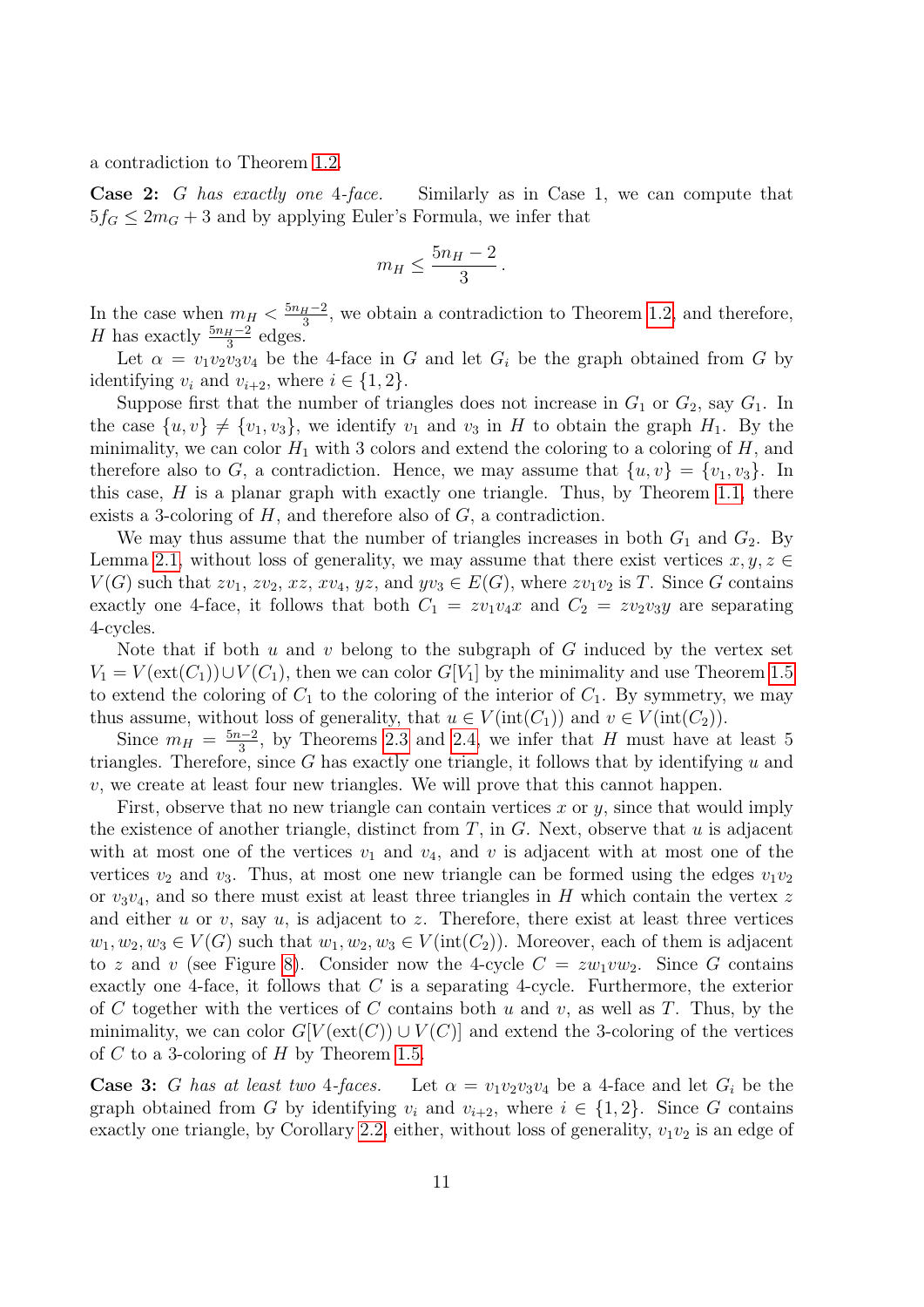<span id="page-11-0"></span>

**Figure 8:** The vertices in  $G$  comprising triangles in  $H$  in the last part of Case 2.

T or we can identify  $v_1$  and  $v_3$  or  $v_2$  and  $v_4$  without creating any new triangles. Suppose first that  $v_1v_2$  is not an edge of T; say that  $G_1$  has at most one triangle. Then, in the case  $\{u, v\} \neq \{v_1, v_3\}$ , we identify  $v_1$  and  $v_3$  in H to obtain the graph  $H_1$ . By the minimality, we can color  $H_1$  with 3 colors and extend the coloring to a coloring of  $H$ , and therefore also to G, a contradiction. Hence, we may assume that  $\{u, v\} = \{v_1, v_3\}$ . In this case, H is a planar graph with exactly one triangle. Thus, by Theorem [1.1,](#page-1-1) there exists a 3-coloring of  $H$ , and therefore also of  $G$ , a contradiction.

Thus, we may assume that  $T = v_1v_2z$ , with z being distinct from  $v_3$  and  $v_4$ , and that in both  $G_1$  and  $G_2$  the number of triangles is at least 2. Therefore, by Lemma [2.1,](#page-5-1) there exist vertices  $x, y \in V(G)$  such that  $xz, xv_4, yz$ , and  $yv_3 \in E(G)$ .

Suppose that  $C_1 = zv_1v_4x$  is a 4-face. Then, due to planarity of G, in the graph G' obtained by identifying  $v_1$  and z, no new triangle is created. Thus, by the minimality, we can color  $G'$  and infer 3-colorability of  $G$  in a similar manner as above, a contradiction.

Therefore, by symmetry, we may assume that both  $C_1$  and  $C_2 = zv_2v_3y$  are separating 4-cycles. Note that if both u and v belong to the vertex set  $V_1 = V(\text{ext}(C_1)) \cup V(C_1)$ (resp.,  $V_2 = V(\text{ext}(C_2)) \cup V(C_2)$ ), then, by the minimality, we can color the graph  $H_1$ (resp.,  $H_2$ ) obtained from  $G[V_1]$  (resp.,  $G[V_2]$ ) by identifying u and v and extend the coloring to a coloring of  $H$  by Theorem [1.5,](#page-1-4) hence also obtaining a 3-colorability of  $G$ .

Thus, we may assume, without loss of generality, that  $u \in \text{int}(C_1)$  and  $v \in \text{int}(C_2)$ . Now, consider a 4-face  $\alpha' = v_1' v_2' v_3' v_4'$ . If  $\alpha'$  satisfies the property (b) of Corollary [2.2,](#page-5-2) then we proceed as above to obtain a contradiction. Therefore,  $\alpha'$  is incident with T and, by planarity of G, the vertices of  $\alpha'$  are all contained in  $V(\text{int}(T)) \cup V(T)$ . But then, both  $u$  and  $v$  belong to the exterior of  $T$  and we can color, by the minimality, the graph obtained from  $G[V(\text{ext}(T) \cup V(T))]$  by identifying u and v. Finally, we extend the obtained coloring to a coloring of  $H$  by Theorem [1.5.](#page-1-4) Hence, from the coloring of  $H$ , we again obtain 3-colorability of  $G$ , a contradiction. This completes the proof.  $\Box$ 

Theorems [3.1](#page-6-0) and [3.2](#page-9-1) combined settle Theorem [1.6.](#page-2-1) Next, we prove Theorem [1.8.](#page-3-3)

*Proof of Theorem [1.8.](#page-3-3)* Let G be a planar graph with at most one triangle and let f be a precolored face of length at most 4.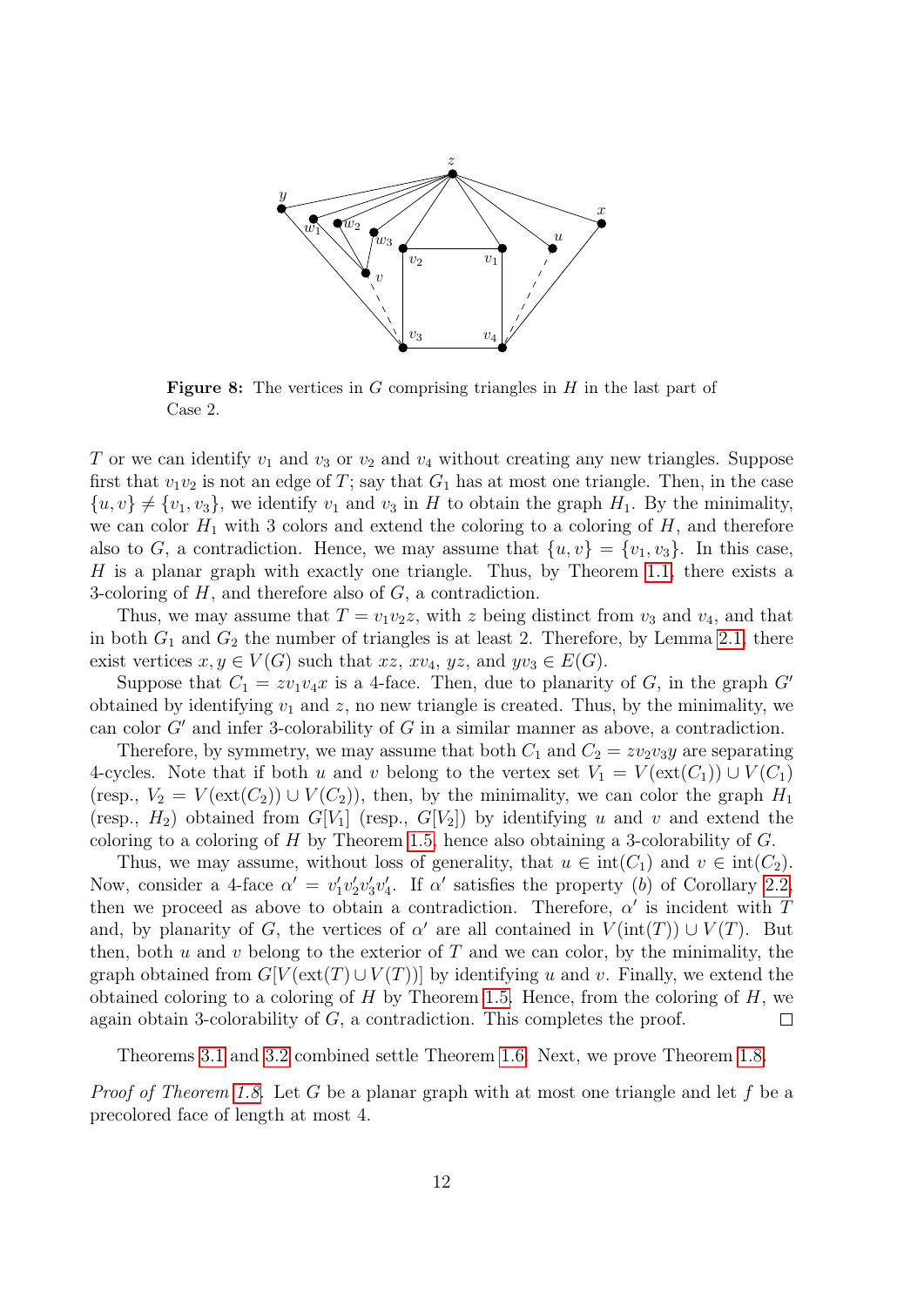Suppose first that f is of length 3. Since there is only one coloring of f (up to a permutation of colors), the result follows from Theorem [1.1.](#page-1-1)

Thus, we may assume that  $f = v_1v_2v_3v_4$  is a 4-face. Suppose that the precoloring of f uses all three colors. Then, two non-adjacent vertices of f, say  $v_1$  and  $v_3$ , receive distinct colors and the other two vertices are colored with the third. Note that the same coloring of f (up to a permutation of colors) can be obtained by adding an edge between  $v_1$  and  $v_3$ . The obtained graph is 3-colorable by Theorem [3.1.](#page-6-0)

Therefore, we may assume that the vertices of f are precolored with two colors. We proceed by contradiction. Let  $G$  be a plane graph with at most one triangle such that a precoloring of some 4-face f with two colors cannot be extended to a 3-coloring of G. Moreover, let G be the smallest such graph in terms of the vertices. Clearly,  $G$  has exactly one triangle T, otherwise the precoloring can be extended by Theorem [1.5.](#page-1-4)

Let  $G_i$  be the graph obtained from G by identifying  $v_i$  and  $v_{i+2}$ , where  $i \in \{1,2\}$ . If the number of triangles does not increase in  $G_1$  or  $G_2$ , say  $G_1$ , then there is a 3-coloring of  $G_1$ , guaranteed by Theorem [1.6,](#page-2-1) which induces a 3-coloring of G such that the vertices of f are colored with two colors.

<span id="page-12-0"></span>Thus, by Lemma [2.1,](#page-5-1) without loss of generality, we may assume that there exist vertices  $x, y, z \in V(G)$  such that  $zv_1, zv_2, xz, xv_4, yz$ , and  $yv_3 \in E(G)$ , where  $T = zv_1v_2$ . Observe that coloring of f forces also the colors on x, y, and z (see Figure [9\)](#page-12-0).



**Figure 9:** The coloring of f forces the colors of  $x, y$ , and  $z$ .

Let  $C_1 = zv_1v_4x$  and  $C_2 = zv_2v_3y$ . Suppose that at least one of  $C_1$  or  $C_2$ , say  $C_1$ , is a separating 4-cycle. Then, by the minimality, the coloring of f extends to a 3-coloring of  $G[V(\text{ext}(C_1)) \cup V(C_1)]$ . Since the obtained coloring of  $C_1$  extends to a 3-coloring of  $G[V(int(C_1)) \cup V(C_1)]$  by Theorem [1.5,](#page-1-4) we obtain a 3-coloring of G, a contradiction.

Thus, we may assume that both  $C_1$  and  $C_2$  are 4-faces in G. In a similar manner as above, we infer that  $T$  must be a 3-face. But then, the precoloring of the 5-cycle  $C_3 = v_3v_4xzy$  given in Figure [9](#page-12-0) extends to a 3-coloring of  $G[V(\text{ext}(C_3) \cup V(C_3))]$  (which might as well be an empty graph) by Theorem [1.5](#page-1-4) and we color the two vertices in the interior of  $C_3$  as in Figure [9,](#page-12-0) hence obtaining a 3-coloring of  $G$ , a contradiction. This completes the proof.  $\Box$ 

We conclude this section with a proof of Theorem [1.11.](#page-4-2)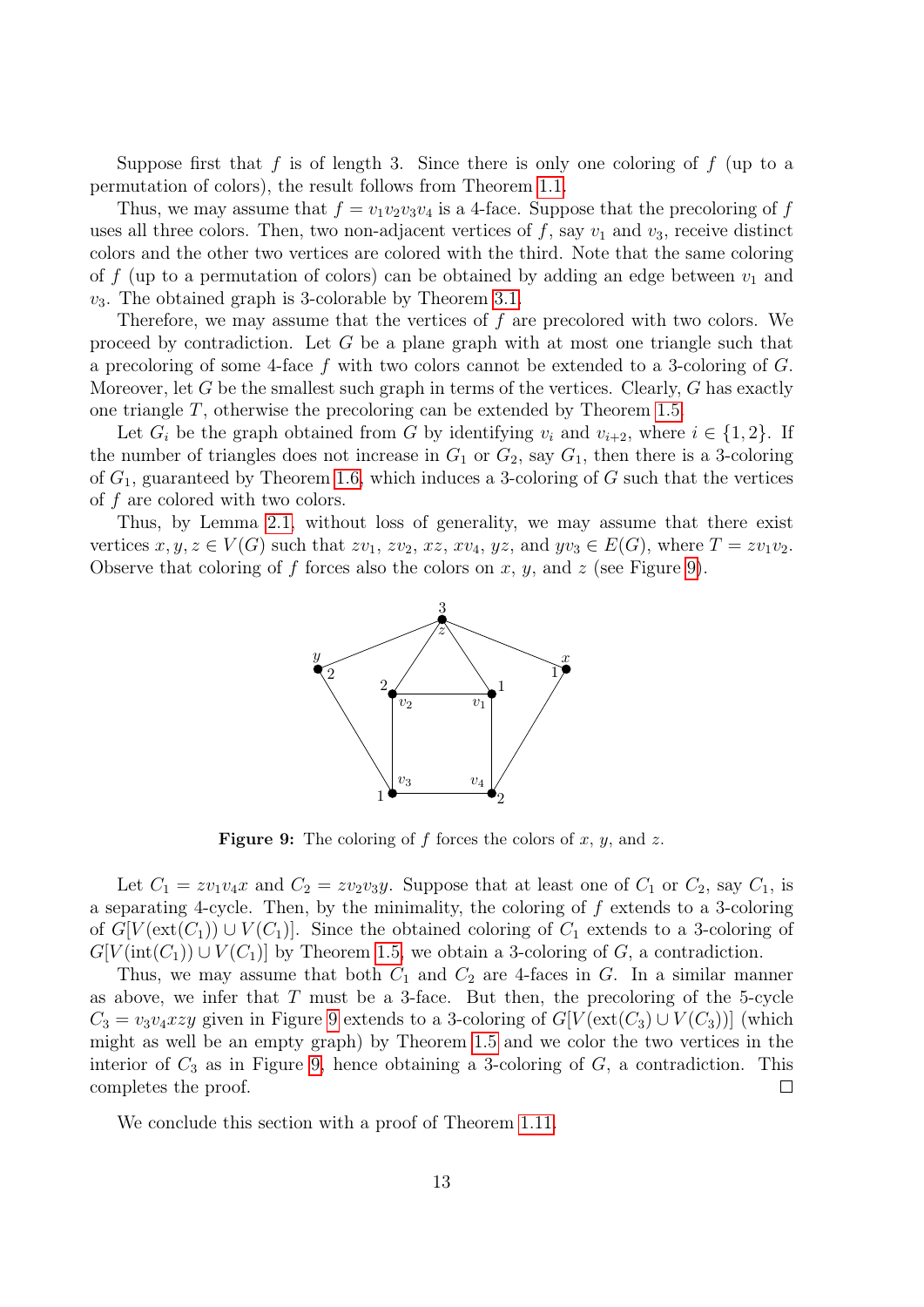*Proof of Theorem [1.11.](#page-4-2)* We prove the theorem by contradiction. Let  $G$  be a minimal counterexample to the theorem, i.e., G is a  $K_4'$ -free planar graph with at most one triangle and the minimum number of vertices such that there is a vertex  $u$  of degree at most 3 with an independent neighborhood, such that precoloring the vertices in  $N(u)$  with a same color does not extend to a 3-coloring of G.

First, observe that by Theorem [1.3,](#page-1-3)  $G$  has exactly one triangle  $T$ , and by Theorem [1.6,](#page-2-1) u is a 3-vertex. Let  $N[u] = \{u, u_1, u_2, u_3\}$  and let H be the graph obtained by identifying  $N[u]$  into a vertex w. Let  $\alpha_1, \alpha_2$ , and  $\alpha_3$  be the three faces incident to u in G that contain respectively  $\{u_1, u_2\}$ ,  $\{u_2, u_3\}$ , and  $\{u_1, u_3\}$ . Furthermore, let  $\alpha'_1$ ,  $\alpha'_2$ , and  $\alpha'_3$  be the faces incident to w in H corresponding to  $\alpha_1$ ,  $\alpha_2$ , and  $\alpha_3$ .

Clearly, every 3-coloring of H induces a 3-coloring of G with  $u_1, u_2$ , and  $u_3$  colored with a same color, while  $u$  can be colored with either of the remaining two colors. Additionally, since G is a planar graph, H is also a planar graph and by the minimality of  $G$ , H is 4-critical. Observe also that  $n_G = n_H + 3$ ,  $m_G = m_H + 3$ , and  $f_G = f_H$ .

Now, we prove two structural properties of H.

### <span id="page-13-1"></span>Claim 1. H has no separating triangles.

*Proof.* Suppose the contrary and let C be a separating triangle in  $H$ . First, suppose that C is the triangle of G. Without loss of generality, we may assume that  $w \in V(\text{int}(C))$ . By the minimality, there is a 3-coloring of  $H[V(int(C)) \cup V(C)]$ , and by Theorem [1.1,](#page-1-1) we can extend it to a 3-coloring of H, since  $H[V(\text{ext}(C)) \cup V(C)]$  has exactly one triangle, a contradiction.

<span id="page-13-0"></span>Therefore, we may assume that  $C \neq T$ . In that case, C has been created from a 5-cycle  $C_G$  after we identified  $N[u]$  into w and thus  $w \in V(C)$ . Since  $C \neq T$ , we may assume, without loss of generality, that  $H[V(\text{int}(C)) \cup V(C)]$  contains  $\alpha'_1$  but not  $\alpha'_2$  or  $\alpha'_3$  (see Figure [10\)](#page-13-0).



**Figure 10:** A separating 5-cycle in G containing  $\alpha_1$ .

By the minimality, there is a 3-coloring  $\phi$  of  $H[V(\text{ext}(C)) \cup V(C)]$ . Now, we show that we can extend  $\phi$  to the interior of C. Let  $H_1 = H[V(\text{int}(C)) \cup V(C)]$ . We proceed by induction on the number of separating triangles in  $H_1$ . First, recall that all separating triangles in  $H_1$  are incident to w; more precisely, they were obtained from 5-cycles in  $G$ containing  $\{u_1, x, u_2\}.$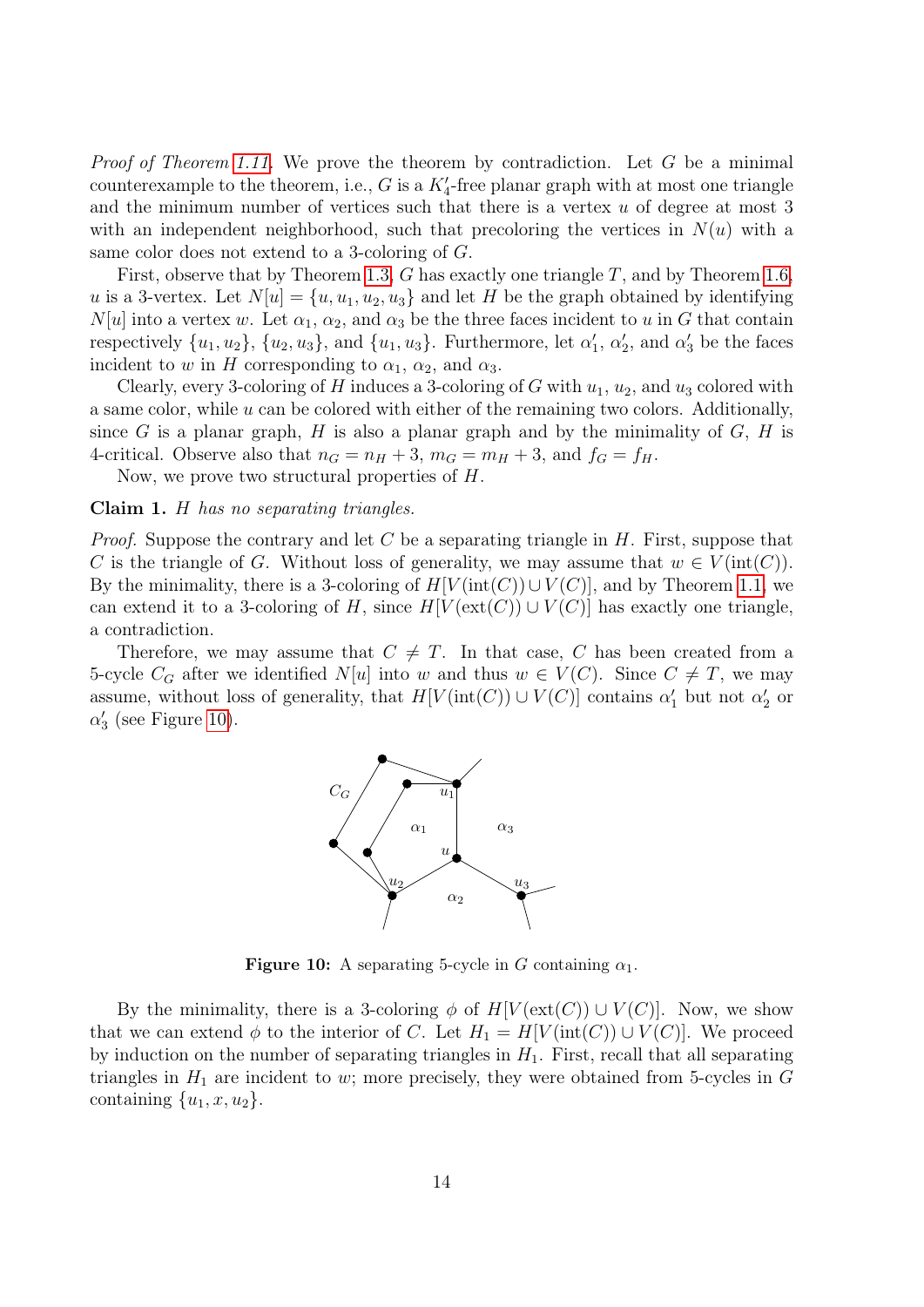Suppose that  $H_1 = H[V(int(C)) \cup V(C)]$  has no separating triangle. Then it has at most three triangles: C as its outer face, possibly  $\alpha'_1$ , and possibly T. Therefore,  $H_1$  is a planar graph with at most three triangles and thus 3-colorable by Theorem [1.1.](#page-1-1)

So, we may assume that  $H_1$  has at least one separating triangle; we select a separating triangle C' such that all separating triangles in  $H_1$  are contained in  $H_1' = H_1[V(\text{int}(C')) \cup$  $V(C')$ . Then, by induction, there is a 3-coloring  $\phi'$  of  $H'_1$ . Finally, using the colorings  $\phi$  and  $\phi'$ , we can complete the coloring of H by coloring  $H[V(H_1) \setminus V(\text{int}(C'))]$  using Theorem [1.1](#page-1-1) and an eventual permutation of colors in  $\phi'$ , a contradiction.

<span id="page-14-0"></span>**Claim 2.** If H has a separating 4-cycle, then both its interior and exterior must contain w or a triangle.

*Proof.* Suppose the contrary and let C be a separating 4-cycle of H such that  $H[V(int(C))\cup$  $V(C)$  is a triangle-free planar graph that does not contain w. By the minimality, there is a 3-coloring  $\phi$  of  $H[V(\text{ext}(C))\cup V(C)]$ . By Theorem [1.5,](#page-1-4) we can extend  $\phi$  to the whole graph  $H$ , a contradiction.

Now, we are ready to finish the proof by considering three cases regarding 4-faces of G.

**Case 1:** G has no 4-faces. By the Handshaking Lemma, we have  $2m<sub>G</sub> \ge 5f<sub>G</sub> - 2$  and so  $2m_H + 6 \geq 5f_H - 2$ . Then,  $5f_H \leq 2m_H + 8$  and by applying the Euler's Formula on G, we infer that

$$
m_H \leq \frac{5n_H-2}{3} \, .
$$

Since H is 4-critical, by Theorem [2.3,](#page-6-1) we have that  $m_H = \frac{5n_H-2}{3}$  $\frac{H^{-2}}{3}$  and that H is a 4-Ore graph. Moreover, since  $H$  does not have separating triangles by Claim [1,](#page-13-1) there are at most four triangles in H (T and the faces  $\alpha'_1$ ,  $\alpha'_2$ , and  $\alpha'_3$ ). Thus, by Theorem [1.1,](#page-1-1) H has exactly four triangles and by Theorem [2.4,](#page-6-2) H is a  $Pl_{4,4f}$ -graph. Recall that three of the triangles are incident to the same vertex w. The only  $Pl_{4,4f}$ -graph for which this is true is  $K_4$  [\[8,](#page-17-14) Theorem 4]. However, to obtain  $K_4$ , all three neighbors of u in G must be of degree 2, meaning that  $G$  must be  $K'_{4}$ , a contradiction.

**Case 2:** G has a 4-face that is incident to u. As a result, after identifying u and its neighbors, H has at most three triangles by Claim [1.](#page-13-1) Therefore, H is 3-colorable by Theorem [1.1.](#page-1-1)

**Case 3:** G has a 4-face  $\alpha = v_1v_2v_3v_4$  and  $\alpha$  is not incident to u. The edges  $v_1v_3$  and  $v_2v_4$  are not present in G, otherwise G would have at least two triangles. Moreover, if u is adjacent to two (opposite) vertices of  $\alpha$ , say  $v_1 = u_1$  and  $v_3 = u_3$ , then, by Case 2, neither  $C_1 = uv_1v_2v_3$  nor  $C_2 = uv_1v_4v_3$  is a 4-face. Moreover, without loss of generality, we may assume that  $u_2 \in V(\text{ext}(C_1))$ . However, by the minimality, there is a 3-coloring of  $G[V(\text{ext}(C_1)) \cup V(C_1)]$ , and it can easily be extended to the whole G by Theorem [1.8.](#page-3-3) Therefore, at most one of the vertices of  $\alpha$  is adjacent to u.

Let  $G_i$  be the graph obtained from G by identifying  $v_i$  and  $v_{i+2}$ , where  $i \in \{1,2\}$ . Suppose that the only triangle in  $G_1$  is T. Then, by the minimality, the graph  $H_1$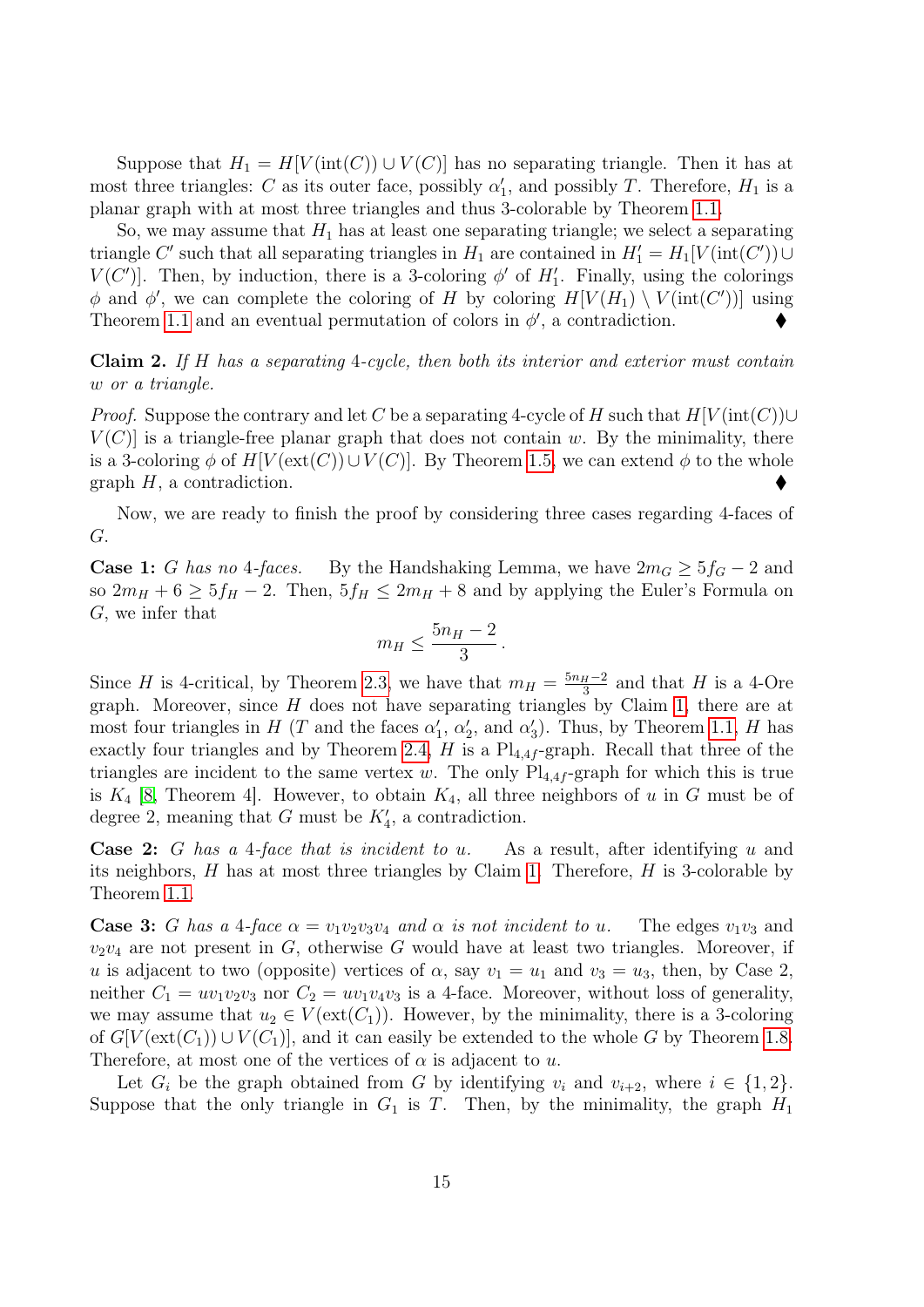obtained by identifying the vertices  $v_1$  and  $v_3$  in H is 3-colorable. Clearly, its coloring can be extended to  $H$  and thus also to  $G$ , a contradiction.

Therefore, by symmetry, we may assume that in  $G_1$  and  $G_2$  the number of trian-gles increases. It follows by Lemma [2.1](#page-5-1) that there are vertices  $x, y$ , and  $z$  such that  $v_1z, v_2z, xz, xv_4, yz, yv_3 \in E(G)$ , where  $T = v_1v_2z$ . If one of  $C_1 = zv_1v_4x$  and  $C_2 = zv_2v_3y$ is a 4-face, it has the same properties as  $\alpha$  and two of its vertices are incident with T. But that is not possible due to planarity.

Thus,  $C_1$  and  $C_2$  are separating 4-cycles of  $G$ . Since, at most one of them can contain  $u \neq z$  (by definition, u is not incident with a triangle), the other one remains a separating 4-cycle of H, which does not contain T nor w, a contradiction to Claim [2.](#page-14-0) This completes the proof.  $\Box$ 

### 4 Conclusion

One motivation for the research presented in this paper was a conjecture on adynamic coloring of planar graphs with one triangle. An adynamic coloring is a proper vertex coloring of a graph  $G$  such that for at least one  $2^+$ -vertex all of its neighbors are colored with a same color. Clearly, to admit such a coloring,  $G$  must have at least one  $2^+$ vertex v with an independent neighborhood, i.e.,  $v$  is not incident to a triangle. This is also a sufficient condition.

In [\[30\]](#page-18-6), it was proved that every triangle-free planar graph admits an adynamic 3 coloring (note that this fact is also a corollary of Theorem [1.3\)](#page-1-3). On the other hand, there are planar graphs with two triangles that need 4 colors (see, e.g., the graph in Figure [5\(b\)\)](#page-5-0). Regarding planar graphs with one triangle, Šurimová et al. [\[30\]](#page-18-6) conjectured that they are 3-colorable as soon as they contain a  $2^+$ -vertex with an independent neighborhood. Using the results of this paper, we are able to answer the conjecture in affirmative.

**Theorem 4.1.** Every planar graph with at most one triangle and a  $2^+$ -vertex with an independent neighborhood is adynamically 3-colorable.

*Proof.* We again proceed by contradiction. Let  $G$  be a minimum counterexample in terms of the number of vertices with some fixed embedding. By Theorem [1.3,](#page-1-3) G has exactly one triangle T. Suppose first that there is a 2-vertex v in G and let  $N(v) = \{v_1, v_2\}$ . The graph G' obtained by splitting v into two adjacent vertices both connected to  $v_1$  and  $v_2$ is planar with at most three triangles and thus 3-colorable by Theorem [1.1.](#page-1-1) Its coloring induces a coloring of G in which  $v_1$  and  $v_2$  receive the same color, a contradiction.

Therefore,  $\delta(G) \geq 3$ . Moreover, by the Handshaking Lemma and the Euler's Formula, there are at least nine 3-vertices in  $G$ , and so at least six 3-vertices are not incident with T. Hence, by Theorem [1.11,](#page-4-2) G contains a subgraph D isomorphic to  $K'_{4}$ . Since  $\delta(G) \geq 3$ , there is a 5-face  $\alpha$  of D that is not a face in G.

The graph induced by the interior of  $\alpha$  in G and  $V(\alpha)$  is a triangle-free plane graph, which we can 3-color adynamically. This coloring gives us a coloring of the vertices of  $\alpha$ and fixes also the color of the vertex of T that is not incident with  $\alpha$ . It remains to color (eventual) interiors of the other two 5-faces of  $D$  in  $G$  and the interior of  $T$ . All can be colored by Theorem [1.5.](#page-1-4) This completes the proof.  $\Box$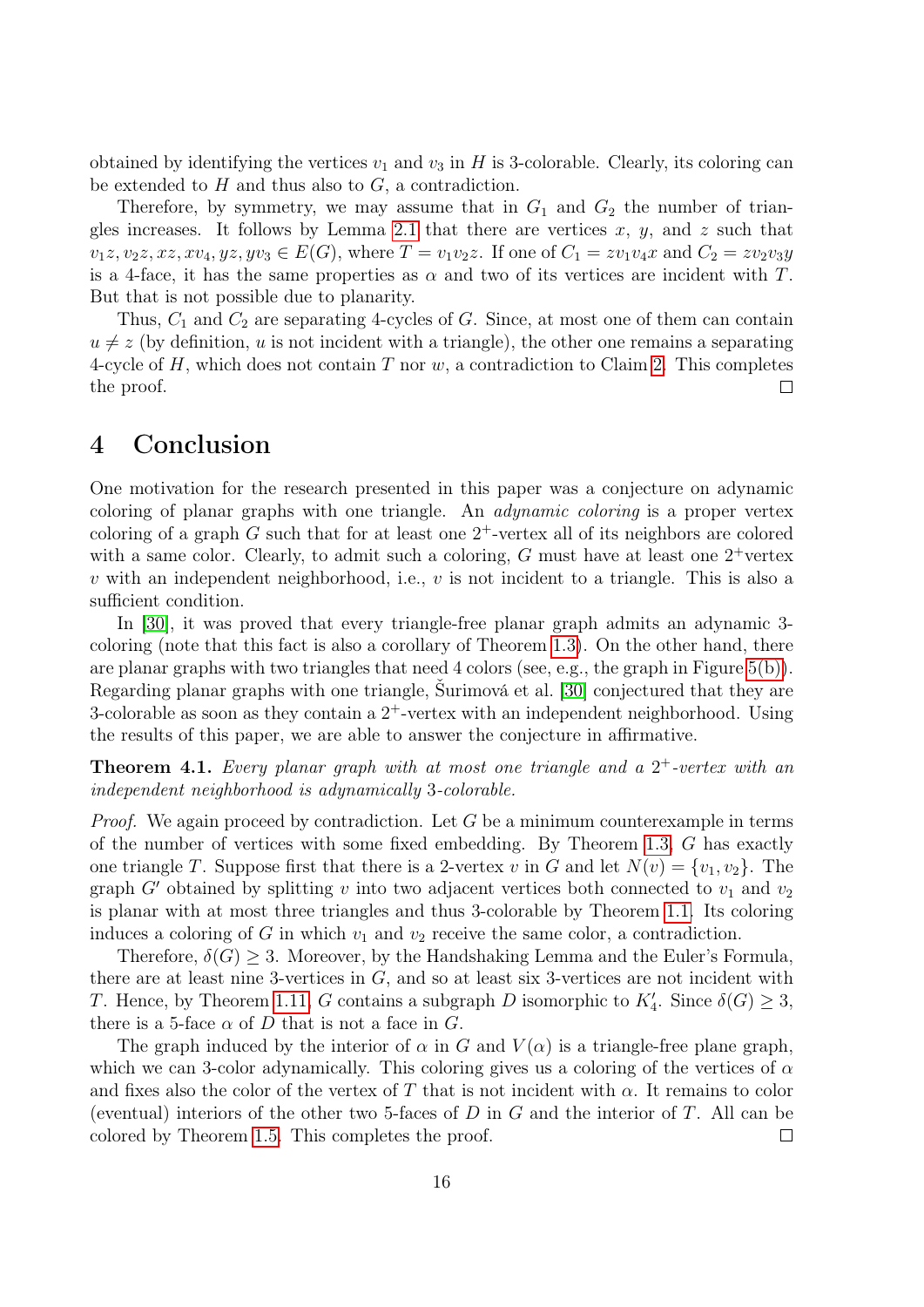Regarding other results in this paper, there are a number of possibilities for further work. For example, similar results for planar graphs with two triangles and three triangles would be interesing.

Problem 4.2. Characterize planar graphs with two (resp., three) triangles, in which precoloring of any two non-adjacent vertices extends to a 3-coloring of the graph.

Also, one could investigate in more details precoloring extensions from larger independent sets.

<span id="page-16-5"></span>Problem 4.3. Characterize planar graphs with one triangle, in which precoloring of any three non-adjacent vertices extends to a 3-coloring of the graph.

Additionally, Problem [4.3](#page-16-5) could be extended to determining the properties of triples of non-adjacent vertices whose precoloring does not extend to the whole graph; particularly, which colorings of them.

We showed that a precoloring of a 5-face in a planar graph G with one triangle cannot always be extended to a 3-coloring of G. So it is natural to ask for a characterization similar to characterizations for faces of lengths 6 to 9 in triangle-free planar graphs.

Problem 4.4. Characterize planar graphs with one triangle, in which precoloring of a 5-face (resp., k-face for any  $k > 6$ ) extends to a 3-coloring of the graph.

Acknowledgment. The first author was partially supported by the grant HOSIGRA funded by the French National Research Agency (ANR, Agence Nationale de la Recherche) under the contract number ANR–17–CE40–0022. The second and the third author were partially supported by the Slovenian Research Agency program P1–0383 and the project J1–1692. The third author also acknowledges support by the Young Researchers Grant of the Slovenian Research Agency.

## References

- <span id="page-16-1"></span>[1] V. A. Aksenov. On continuation of 3-colouring of planar graphs (in Russian). Diskret. Anal. Novosibirsk, 26:3–19, 1974.
- <span id="page-16-3"></span>[2] V. A. Aksenov. Chromatic connected vertices in planar graphs (in Russian). Diskret. Anal., 31:5–16, 1977.
- <span id="page-16-2"></span>[3] V. A. Aksenov, O. V. Borodin, and A. N. Glebov. Continuation of a 3-coloring from a 6-face to a plane graph without 3-cycles. Diskretn. Anal. Issled. Oper., Ser. 1, 10(3):3–11, 2003.
- <span id="page-16-4"></span>[4] V. A. Aksenov, O. V. Borodin, and A. N. Glebov. Continuation of a 3-coloring from a 7-face onto a plane graph without 3-cycles. Sib. Èlektron. Mat. Izv., 1:117–128, 2004.
- <span id="page-16-0"></span>[5] K. Appel and W. Haken. Every planar map is four colorable. part I: Discharging. Illinois J. Math., 21:429–490, 1977.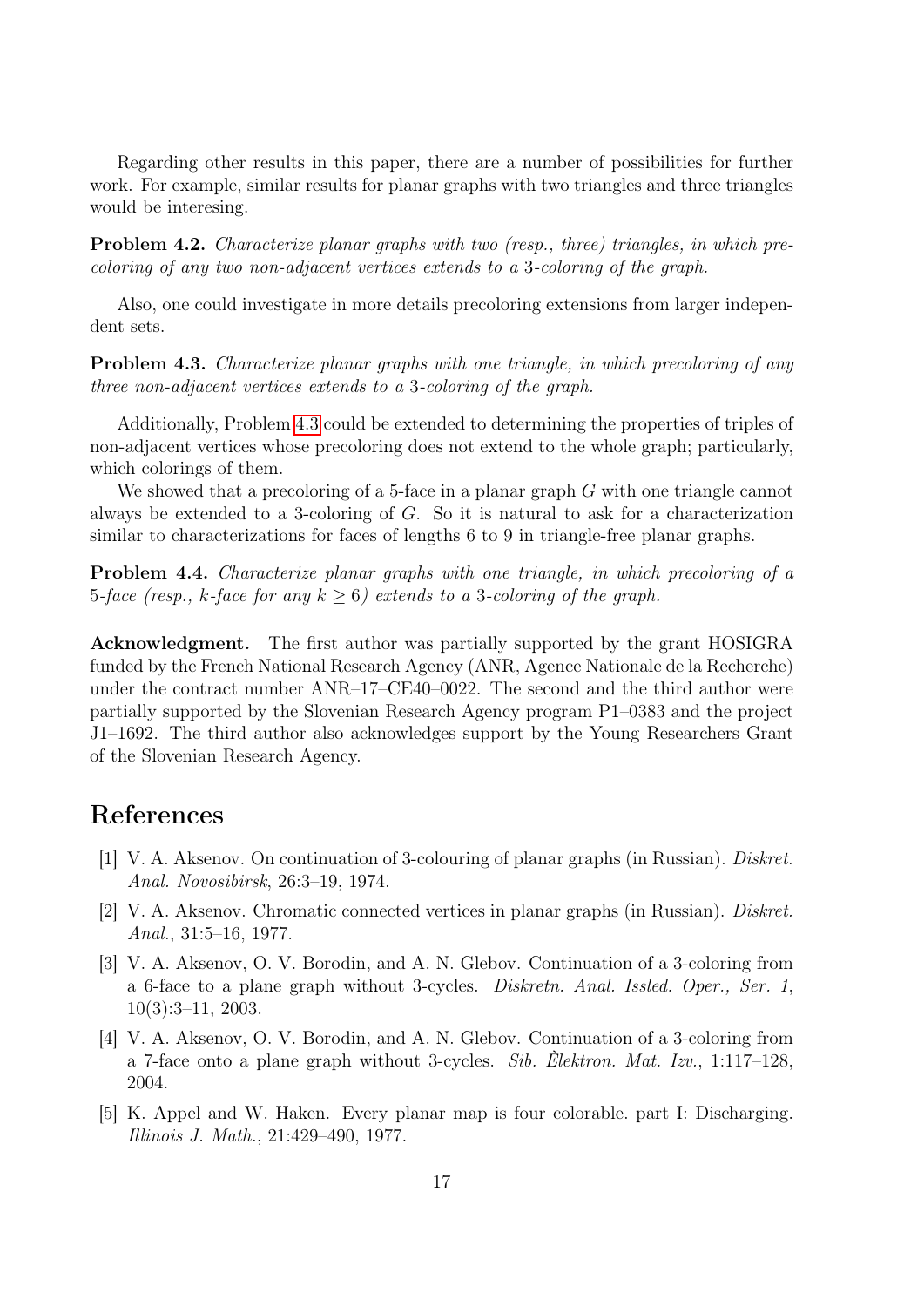- <span id="page-17-0"></span>[6] K. Appel, W. Haken, and J. Koch. Every planar map is four colorable. part II: Reducibility. Illinois J. Math., 21:491–567, 1977.
- <span id="page-17-2"></span>[7] O. V. Borodin. Colorings of plane graphs: A survey. Discrete Math., 313(4):517–539, 2013.
- <span id="page-17-14"></span>[8] O. V. Borodin, Z. Dvořák, A. V. Kostochka, B. Lidický, and M. Yancey. Planar 4-critical graphs with four triangles. Europ. J. Combin., 41:138–151, 2014.
- <span id="page-17-9"></span>[9] O. V. Borodin, A. N. Glebov, M. Montassier, and A. Raspaud. Planar graphs without 5- and 7-cycles and without adjacent triangles are 3-colorable. J. Combin. Theory Ser. B, 99(4):668–673, 2009.
- <span id="page-17-13"></span>[10] O. V. Borodin, A. V. Kostochka, B. Lidický, and M. Yancey. Short proofs of coloring theorems on planar graphs. Europ. J. Combin., 36:314–321, 2014.
- <span id="page-17-12"></span>[11] O.V. Borodin. A new proof of Grünbaum's 3 color theorem. *Discrete Math.*, 169(1-3):177–183, 1997.
- <span id="page-17-17"></span>[12] I. Choi, J. Ekstein, P. Holub, and B. Lidický. 3-coloring triangle-free planar graphs with a precolored 9-cycle. *Europ. J. Combin.*, 68:38–65, 2018.
- <span id="page-17-8"></span>[13] V. Cohen-Addad, M. Hebdige, Daniel Kráľ, Z. Li, and E. Salgado. Steinberg's Conjecture is false. J. Combin. Theory Ser. B, 122:452–456, 2017.
- <span id="page-17-1"></span>[14] D. P. Dailey. Uniqueness of colorability and colorability of planar 4-regular graphs are NP-complete. Discrete Math., 30(3):289–293, 1980.
- <span id="page-17-4"></span>[15] K. Diks, L. Kowalik, and M. Kurowski. A New 3-Color Criterion for Planar Graphs. In G. Goos, J. Hartmanis, J. van Leeuwen, and L. Kučera, editors, Graph-Theoretic Concepts in Computer Science, pages 138–149, Berlin, Heidelberg, 2002. Springer.
- <span id="page-17-10"></span>[16] F. Dross, B. Lužar, M. Maceková, and R. Soták. Note on 3-choosability of planar graphs with maximum degree 4. Discrete Math., 342(11):3123–3129, 2019.
- <span id="page-17-16"></span>[17] Z. Dvořák and B. Lidick`y. 3-Coloring Triangle-Free Planar Graphs with a Precolored 8-Cycle. J. Graph Theory, 80(2):98–111, 2015.
- <span id="page-17-7"></span>[18] Z. Dvořák, D. Kráľ, and R. Thomas. Three-coloring triangle-free graphs on surfaces V. Coloring planar graphs with distant anomalies. J. Combin. Theory Ser. B, 150:244–269, 2021.
- <span id="page-17-5"></span>[19] M. N. Ellingham, H. Fleischner, M. Kochol, and E. Wenger. Colorability of Planar Graphs with Isolated Nontriangular Faces. Graphs Combin, 20(4):443–446, 2004.
- <span id="page-17-15"></span>[20] J. Gimbel and C. Thomassen. Coloring graphs with fixed genus and girth. Trans. Amer. Math. Soc., 349(11):4555-4564, 1997.
- <span id="page-17-3"></span>[21] H. Grötzsch. Ein Dreifarbensatz für dreikreisfreie Netze auf der Kugel. Wiss. Z. Martin-Luther-Univ. Halle-Wittenberg Math.-Natur., 8:109–120, 1959.
- <span id="page-17-11"></span>[22] B. Grünbaum. Grötzsch's theorem on 3-coloring. Michigan Math. J., 10:303–310, 1963.
- <span id="page-17-6"></span>[23] I. Havel. On a Conjecture of B. Grünbaum. J. Combin. Theory Ser. B, 7:184–186, 1969.